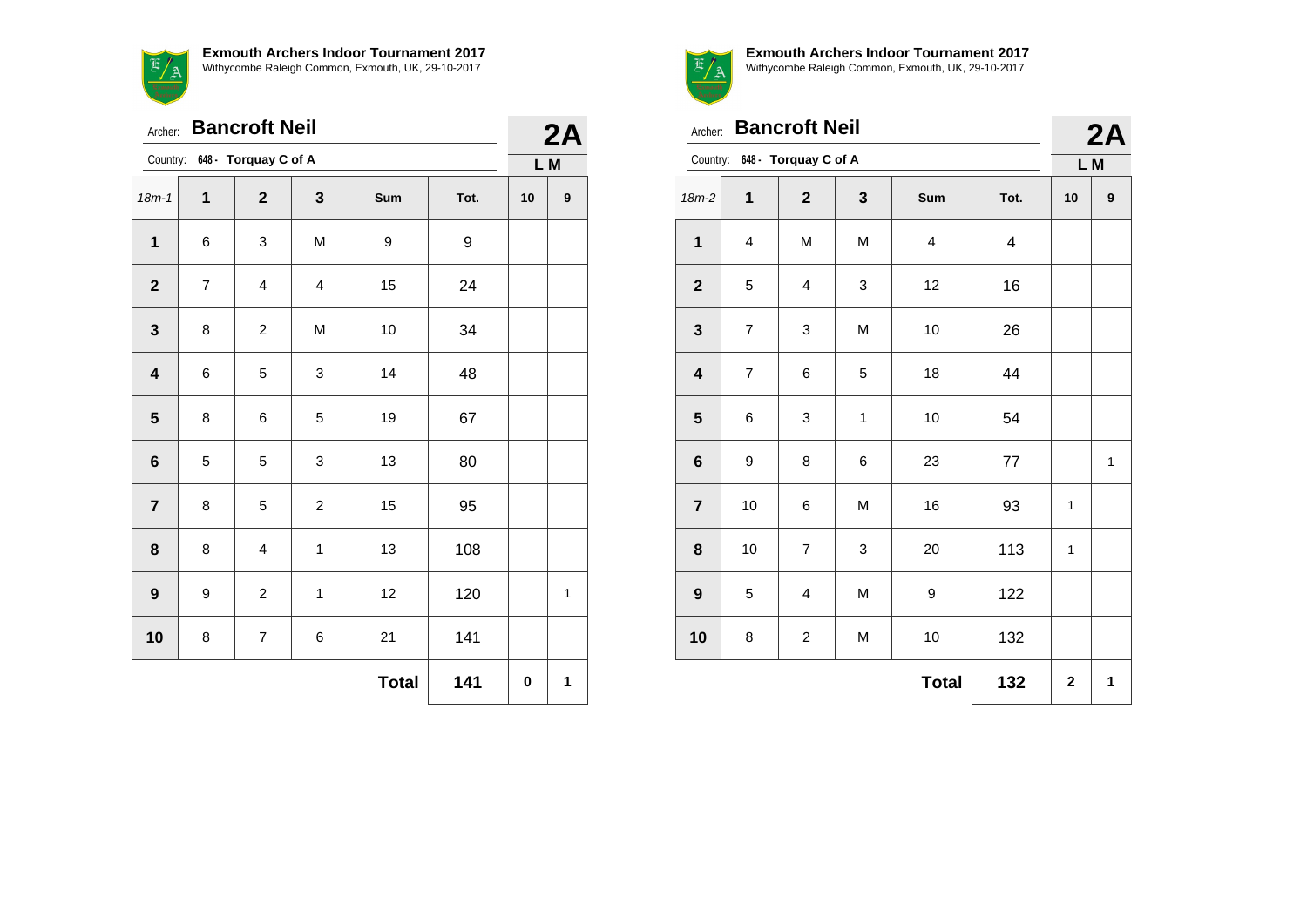

| Archer:                 |                | <b>Williams Scott</b>   |                         |              |      |              | 2B               |
|-------------------------|----------------|-------------------------|-------------------------|--------------|------|--------------|------------------|
| Country:                |                | 660 - Exmouth A         |                         |              |      |              | L M              |
| $18m - 1$               | $\mathbf{1}$   | $\mathbf{2}$            | 3                       | Sum          | Tot. | 10           | $\boldsymbol{9}$ |
| $\mathbf{1}$            | 8              | $\overline{c}$          | M                       | 10           | 10   |              |                  |
| $\mathbf{2}$            | 10             | 6                       | 4                       | 20           | 30   | $\mathbf{1}$ |                  |
| $\mathbf{3}$            | 5              | 3                       | M                       | 8            | 38   |              |                  |
| $\overline{\mathbf{4}}$ | $\overline{7}$ | 6                       | 3                       | 16           | 54   |              |                  |
| $\overline{\mathbf{5}}$ | 10             | $\overline{\mathbf{4}}$ | 1                       | 15           | 69   | 1            |                  |
| $6\phantom{a}$          | 5              | $\overline{\mathbf{4}}$ | $\overline{\mathbf{c}}$ | 11           | 80   |              |                  |
| $\overline{7}$          | 8              | 6                       | 6                       | 20           | 100  |              |                  |
| 8                       | 8              | 6                       | $\overline{c}$          | 16           | 116  |              |                  |
| 9                       | 6              | 5                       | 5                       | 16           | 132  |              |                  |
| 10                      | 9              | 8                       | 5                       | 22           | 154  |              | 1                |
|                         |                |                         |                         | <b>Total</b> | 154  | $\mathbf 2$  | 1                |



|                         |                | Archer: Williams Scott   |                         |              |      |          | 2B               |  |
|-------------------------|----------------|--------------------------|-------------------------|--------------|------|----------|------------------|--|
|                         |                | Country: 660 - Exmouth A |                         |              |      | L M      |                  |  |
| $18m-2$                 | 1              | $\mathbf{2}$             | 3                       | Sum          | Tot. | 10       | $\boldsymbol{9}$ |  |
| $\mathbf{1}$            | $\overline{4}$ | 1                        | M                       | 5            | 5    |          |                  |  |
| $\mathbf{2}$            | 8              | 5                        | $\mathbf{1}$            | 14           | 19   |          |                  |  |
| $\mathbf{3}$            | 9              | $\overline{c}$           | 1                       | 12           | 31   |          | $\mathbf{1}$     |  |
| $\overline{\mathbf{4}}$ | 6              | 5                        | 4                       | 15           | 46   |          |                  |  |
| 5                       | 9              | $\overline{7}$           | $\overline{\mathbf{4}}$ | 20           | 66   |          | $\mathbf 1$      |  |
| $6\phantom{1}$          | 6              | $\overline{\mathbf{4}}$  | $\overline{c}$          | 12           | 78   |          |                  |  |
| $\overline{7}$          | 6              | $\overline{\mathbf{4}}$  | 3                       | 13           | 91   |          |                  |  |
| 8                       | 9              | 5                        | 4                       | 18           | 109  |          | $\mathbf{1}$     |  |
| 9                       | 8              | $\overline{7}$           | 1                       | 16           | 125  |          |                  |  |
| 10                      | 6              | 5                        | 3                       | 14           | 139  |          |                  |  |
|                         |                |                          |                         | <b>Total</b> | 139  | $\bf{0}$ | 3                |  |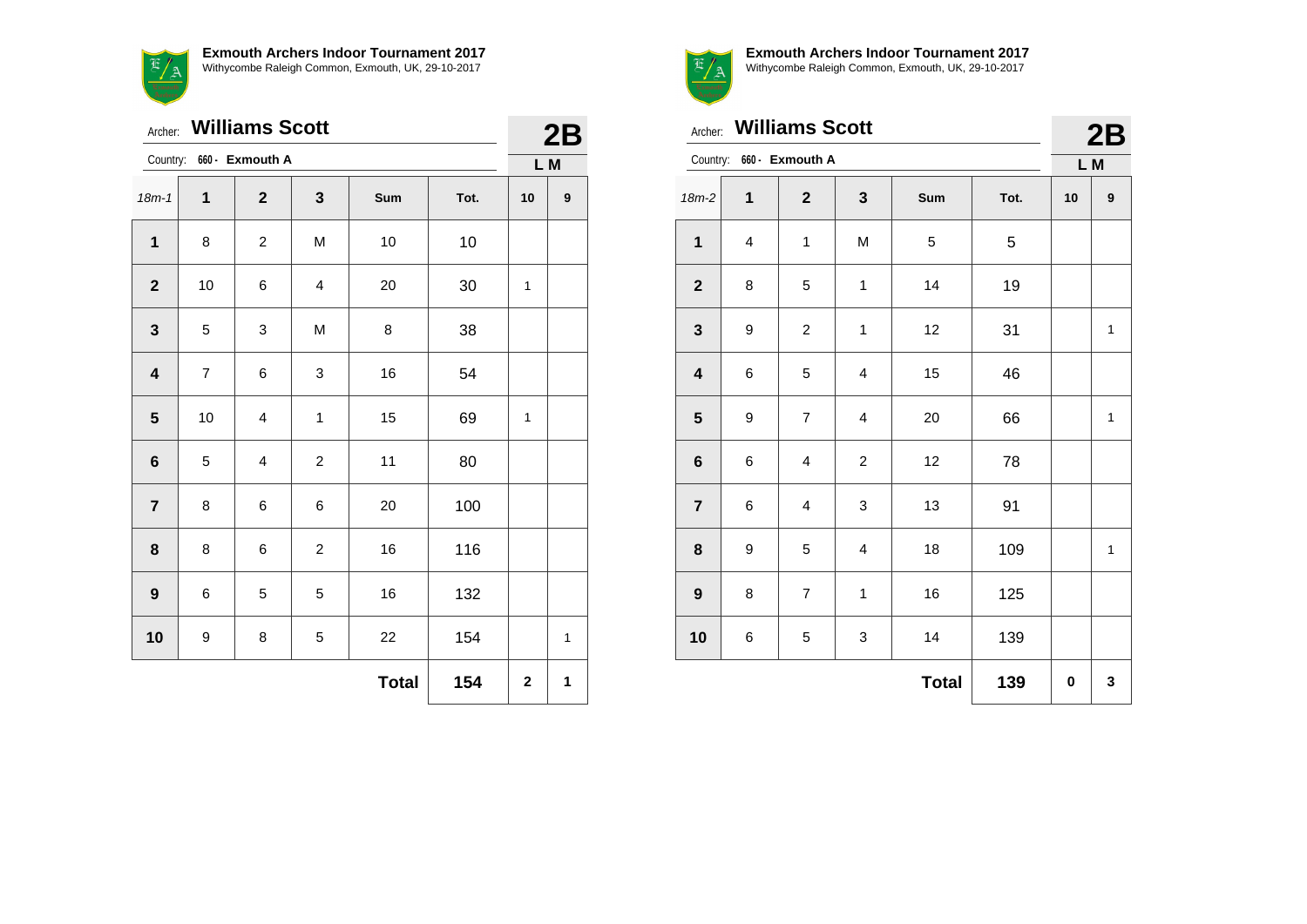| <b>Quinn Chris</b><br>Archer: |                |                              |                |              |      |    | 2C          |  |
|-------------------------------|----------------|------------------------------|----------------|--------------|------|----|-------------|--|
|                               |                | Country: 662 - Exeter C of A |                |              |      |    | L M         |  |
| $18m - 1$                     | $\mathbf{1}$   | $\mathbf{2}$                 | 3              | Sum          | Tot. | 10 | 9           |  |
| $\mathbf{1}$                  | 6              | 5                            | 4              | 15           | 15   |    |             |  |
| $\overline{\mathbf{2}}$       | 8              | 8                            | $\overline{7}$ | 23           | 38   |    |             |  |
| $\mathbf{3}$                  | 10             | $\overline{7}$               | $\mathbf 1$    | 18           | 56   | 1  |             |  |
| $\overline{\mathbf{4}}$       | $\overline{7}$ | 5                            | 1              | 13           | 69   |    |             |  |
| 5                             | 8              | 3                            | 3              | 14           | 83   |    |             |  |
| $6\phantom{1}6$               | 9              | 5                            | 3              | $17\,$       | 100  |    | 1           |  |
| $\overline{7}$                | 4              | 3                            | $\overline{c}$ | 9            | 109  |    |             |  |
| 8                             | 8              | 8                            | 5              | 21           | 130  |    |             |  |
| 9                             | $\overline{7}$ | 5                            | 5              | 17           | 147  |    |             |  |
| 10                            | 9              | 8                            | 6              | 23           | 170  |    | 1           |  |
|                               |                |                              |                | <b>Total</b> | 170  | 1  | $\mathbf 2$ |  |



**Exmouth Archers Indoor Tournament 2017** Withycombe Raleigh Common, Exmouth, UK, 29-10-2017

 $\Omega$ 

| <b>Quinn Chris</b><br>Archer: |                                 |                |                |              |      |             | 2C               |
|-------------------------------|---------------------------------|----------------|----------------|--------------|------|-------------|------------------|
|                               | Country:<br>662 - Exeter C of A |                |                |              |      |             | L M              |
| $18m-2$                       | $\mathbf{1}$                    | $\mathbf{2}$   | $\mathbf{3}$   | Sum          | Tot. | 10          | $\boldsymbol{9}$ |
| 1                             | 10                              | 8              | $\overline{7}$ | 25           | 25   | 1           |                  |
| $\mathbf{2}$                  | 8                               | 6              | 5              | 19           | 44   |             |                  |
| $\mathbf{3}$                  | 8                               | 3              | M              | 11           | 55   |             |                  |
| $\overline{\mathbf{4}}$       | 9                               | 8              | $\overline{7}$ | 24           | 79   |             | $\mathbf{1}$     |
| $5\phantom{1}$                | 10                              | 6              | 5              | 21           | 100  | 1           |                  |
| $\bf 6$                       | $\overline{7}$                  | 5              | M              | 12           | 112  |             |                  |
| $\overline{7}$                | 8                               | $\overline{7}$ | $\overline{c}$ | 17           | 129  |             |                  |
| 8                             | 3                               | M              | M              | 3            | 132  |             |                  |
| $\boldsymbol{9}$              | $\overline{7}$                  | $\overline{7}$ | $\mathbf{1}$   | 15           | 147  |             |                  |
| 10                            | $\overline{7}$                  | 5              | 1              | 13           | 160  |             |                  |
|                               |                                 |                |                | <b>Total</b> | 160  | $\mathbf 2$ | 1                |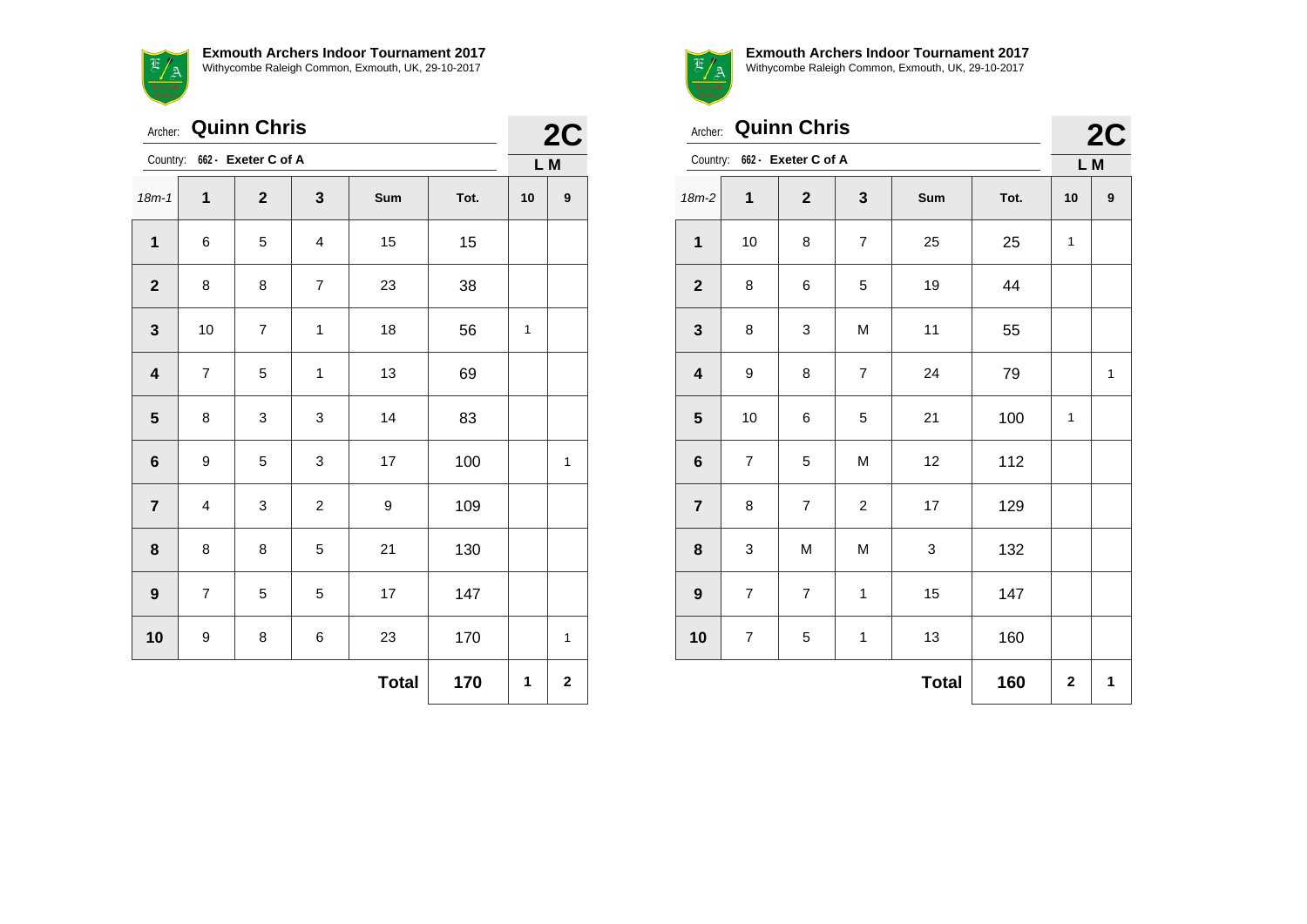

|                         | <b>Staten Roger</b><br>Archer:<br>Country:<br>660 - Exmouth A<br>1<br>$\mathbf{2}$<br>$\mathbf{3}$<br>Sum<br>Tot.<br>M<br>$\mathbf{1}$<br>5<br>$\mathbf{1}$<br>4<br>5<br>$\boldsymbol{2}$<br>11<br>$\boldsymbol{2}$<br>M<br>4<br>6 |             |                |                |    |    |           |  |
|-------------------------|------------------------------------------------------------------------------------------------------------------------------------------------------------------------------------------------------------------------------------|-------------|----------------|----------------|----|----|-----------|--|
|                         |                                                                                                                                                                                                                                    |             |                |                |    |    | <b>BM</b> |  |
| $18m - 1$               |                                                                                                                                                                                                                                    |             |                |                |    | 10 | 9         |  |
|                         |                                                                                                                                                                                                                                    |             |                |                |    |    |           |  |
|                         |                                                                                                                                                                                                                                    |             |                |                |    |    |           |  |
| $\mathbf 3$             | 4                                                                                                                                                                                                                                  | 3           | $\overline{c}$ | 9              | 20 |    |           |  |
| $\overline{\mathbf{4}}$ | M                                                                                                                                                                                                                                  | M           | M              | $\mathbf 0$    | 20 |    |           |  |
| $\overline{\mathbf{5}}$ | 4                                                                                                                                                                                                                                  | 3           | $\mathbf 1$    | 8              | 28 |    |           |  |
| $\bf 6$                 | 1                                                                                                                                                                                                                                  | M           | M              | $\mathbf 1$    | 29 |    |           |  |
| $\overline{\mathbf{7}}$ | 6                                                                                                                                                                                                                                  | $\mathbf 5$ | 5              | 16             | 45 |    |           |  |
| 8                       | 1                                                                                                                                                                                                                                  | M           | M              | $\mathbf 1$    | 46 |    |           |  |
| $\boldsymbol{9}$        | $\overline{\mathbf{c}}$                                                                                                                                                                                                            | M           | M              | $\overline{c}$ | 48 |    |           |  |
| 10                      | 8                                                                                                                                                                                                                                  | 5           | M              | 13             | 61 |    |           |  |
|                         |                                                                                                                                                                                                                                    |             |                | <b>Total</b>   | 61 | 0  | 0         |  |



| 2D |
|----|

|                         | Archer: Staten Roger        |                         |                         |                          |                         |    |   |
|-------------------------|-----------------------------|-------------------------|-------------------------|--------------------------|-------------------------|----|---|
|                         | 660 - Exmouth A<br>Country: |                         |                         |                          |                         |    |   |
| $18m-2$                 | $\mathbf 1$                 | $\mathbf{2}$            | $\mathbf 3$             | Sum                      | Tot.                    | 10 | 9 |
| $\mathbf{1}$            | M                           | M                       | M                       | 0                        | 0                       |    |   |
| $\mathbf 2$             | $\overline{\mathbf{c}}$     | $\overline{c}$          | M                       | 4                        | $\overline{\mathbf{4}}$ |    |   |
| $\mathbf{3}$            | $\overline{\mathcal{I}}$    | 3                       | M                       | 10                       | 14                      |    |   |
| $\overline{\mathbf{4}}$ | $\overline{\mathbf{4}}$     | $\boldsymbol{2}$        | $\mathbf{1}$            | $\overline{\mathcal{I}}$ | 21                      |    |   |
| $\overline{\mathbf{5}}$ | 6                           | 5                       | M                       | 11                       | 32                      |    |   |
| 6                       | 5                           | M                       | M                       | 5                        | 37                      |    |   |
| $\overline{7}$          | $\boldsymbol{2}$            | M                       | M                       | $\overline{\mathbf{c}}$  | 39                      |    |   |
| 8                       | $\overline{\mathcal{I}}$    | M                       | M                       | $\overline{\mathcal{I}}$ | 46                      |    |   |
| $\boldsymbol{9}$        | 8                           | $\overline{\mathbf{4}}$ | $\overline{\mathbf{4}}$ | 16                       | 62                      |    |   |
| 10                      | $\overline{\mathbf{4}}$     | M                       | M                       | $\overline{\mathbf{4}}$  | 66                      |    |   |
|                         |                             |                         |                         | <b>Total</b>             | 66                      | 0  | 0 |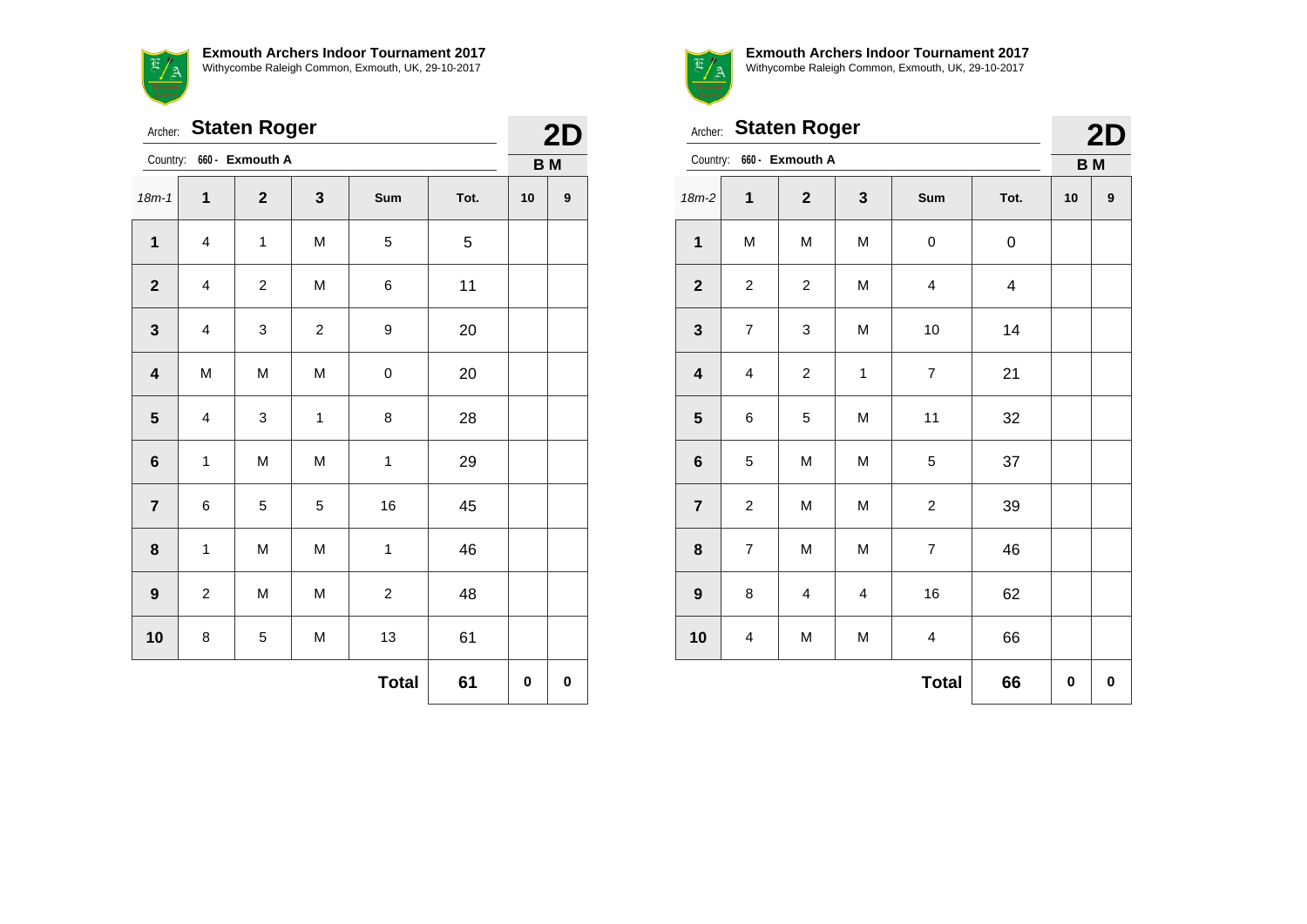**Exmouth Archers Indoor Tournament 2017** with the Common, Exmouth, UK, 29-10-2017

|           | Withycombe Raleig         |
|-----------|---------------------------|
| Archer:   | <b>Fern Sarah</b>         |
|           | Country: 603 - Chippenhan |
| $18m - 1$ |                           |

|                         | Fern Sarah<br>Archer:    |                             |                |              |      |    | 3A                      |  |
|-------------------------|--------------------------|-----------------------------|----------------|--------------|------|----|-------------------------|--|
|                         |                          | Country: 603 - Chippenham A |                |              |      |    | <b>BW</b>               |  |
| $18m - 1$               | $\mathbf 1$              | $\overline{2}$              | 3              | Sum          | Tot. | 10 | 9                       |  |
| $\mathbf{1}$            | 9                        | 8                           | $\overline{c}$ | 19           | 19   |    | $\mathbf 1$             |  |
| $\mathbf{2}$            | $\overline{\mathcal{I}}$ | $\overline{7}$              | 5              | 19           | 38   |    |                         |  |
| $\mathbf 3$             | 8                        | $\overline{7}$              | 4              | 19           | 57   |    |                         |  |
| $\overline{\mathbf{4}}$ | 8                        | 5                           | 3              | 16           | 73   |    |                         |  |
| ${\bf 5}$               | 10                       | 9                           | 9              | 28           | 101  | 1  | $\overline{\mathbf{c}}$ |  |
| $\bf 6$                 | 8                        | 6                           | 6              | 20           | 121  |    |                         |  |
| $\overline{7}$          | 6                        | 6                           | M              | 12           | 133  |    |                         |  |
| 8                       | 9                        | 7                           | 6              | 22           | 155  |    | 1                       |  |
| $\boldsymbol{9}$        | 8                        | 5                           | 3              | 16           | 171  |    |                         |  |
| 10                      | 8                        | $\overline{7}$              | $\overline{7}$ | 22           | 193  |    |                         |  |
|                         |                          |                             |                | <b>Total</b> | 193  | 1  | 4                       |  |



**Exmouth Archers Indoor Tournament 2017** Withycombe Raleigh Common, Exmouth, UK, 29-10-2017

|                         | <b>Fern Sarah</b><br>Archer: |                    |                |     |      |                 |   |  |  |
|-------------------------|------------------------------|--------------------|----------------|-----|------|-----------------|---|--|--|
| Country:                |                              | 603 - Chippenham A |                |     |      | 3A<br><b>BW</b> |   |  |  |
| $18m-2$                 | 1                            | $\mathbf{2}$       | 3              | Sum | Tot. | 10              | 9 |  |  |
| 1                       | 9                            | 7                  | $\overline{4}$ | 20  | 20   |                 | 1 |  |  |
| $\mathbf{2}$            | 6                            | 6                  | 5              | 17  | 37   |                 |   |  |  |
| $\mathbf 3$             | 8                            | $\overline{4}$     | 3              | 15  | 52   |                 |   |  |  |
| $\overline{\mathbf{4}}$ | 10                           | 10                 | 3              | 23  | 75   | 2               |   |  |  |
| 5                       | 10                           | 8                  | $\overline{4}$ | 22  | 97   | 1               |   |  |  |
| $\bf 6$                 | 9                            | 5                  | 3              | 17  | 114  |                 | 1 |  |  |
| $\overline{7}$          | 10                           | 8                  | 8              | 26  | 140  | 1               |   |  |  |
| 8                       | 10                           | 9                  | 8              | 27  | 167  | 1               | 1 |  |  |
| $\boldsymbol{9}$        | $\overline{7}$               | $\overline{7}$     | $\overline{7}$ | 21  | 188  |                 |   |  |  |

**Total 208 5 3**

**10** 8 6 6 6 20 208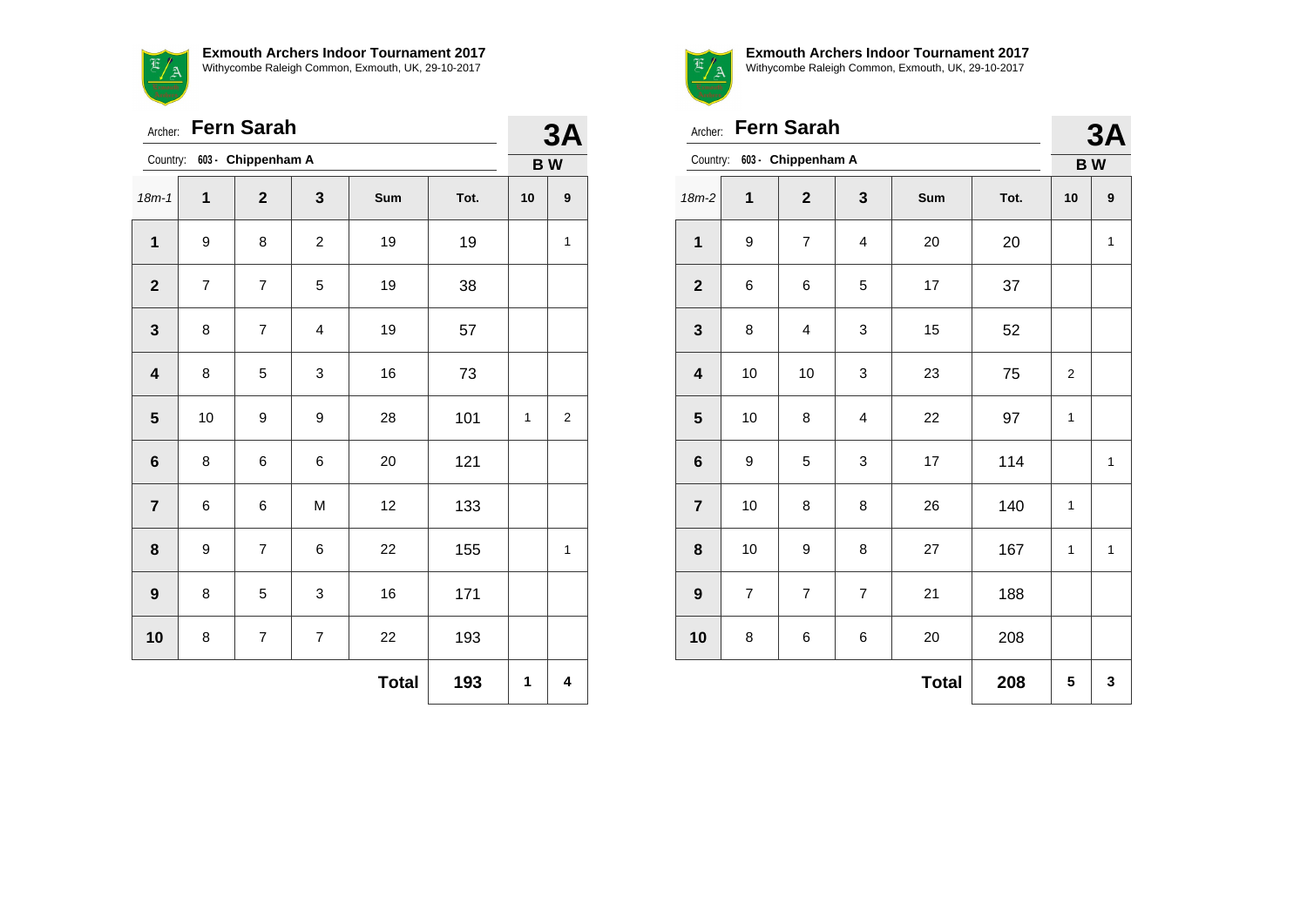

|                         | 2 Twigg Rob<br>Archer: |                 |                         |              |      |     |                         |  |
|-------------------------|------------------------|-----------------|-------------------------|--------------|------|-----|-------------------------|--|
| Country:                |                        | 660 - Exmouth A |                         |              |      | L M |                         |  |
| $18m - 1$               | 1                      | $\mathbf{2}$    | 3                       | Sum          | Tot. | 10  | $\boldsymbol{9}$        |  |
| $\mathbf{1}$            | 9                      | 9               | 5                       | 23           | 23   |     | $\overline{\mathbf{c}}$ |  |
| $\boldsymbol{2}$        | 8                      | 6               | 3                       | 17           | 40   |     |                         |  |
| $\mathbf{3}$            | 10                     | 9               | 8                       | 27           | 67   | 1   | 1                       |  |
| $\overline{\mathbf{4}}$ | 9                      | $\overline{7}$  | 5                       | 21           | 88   |     | $\mathbf{1}$            |  |
| $\overline{\mathbf{5}}$ | 9                      | 8               | 8                       | 25           | 113  |     | $\mathbf{1}$            |  |
| $6\phantom{a}$          | 10                     | 9               | 5                       | 24           | 137  | 1   | 1                       |  |
| $\overline{7}$          | 9                      | 9               | 6                       | 24           | 161  |     | $\overline{\mathbf{c}}$ |  |
| $\bf 8$                 | 10                     | 8               | $\overline{\mathbf{7}}$ | 25           | 186  | 1   |                         |  |
| $\boldsymbol{9}$        | $\overline{7}$         | $\overline{7}$  | 6                       | 20           | 206  |     |                         |  |
| 10                      | 8                      | 8               | $\overline{\mathbf{7}}$ | 23           | 229  |     |                         |  |
|                         |                        |                 |                         | <b>Total</b> | 229  | 3   | 8                       |  |



|                         | Archer: 2 Twigg Rob |                          |                |              |      |                |                  |  |  |
|-------------------------|---------------------|--------------------------|----------------|--------------|------|----------------|------------------|--|--|
|                         |                     | Country: 660 - Exmouth A |                |              |      | L M            |                  |  |  |
| 18m-2                   | 1                   | $\mathbf{2}$             | 3              | Sum          | Tot. | 10             | $\boldsymbol{9}$ |  |  |
| $\mathbf{1}$            | 10                  | 9                        | $\overline{7}$ | 26           | 26   | 1              | $\mathbf{1}$     |  |  |
| $\mathbf{2}$            | 9                   | 8                        | 5              | 22           | 48   |                | $\mathbf{1}$     |  |  |
| 3                       | 9                   | 8                        | 4              | 21           | 69   |                | 1                |  |  |
| $\overline{\mathbf{4}}$ | 8                   | $\overline{7}$           | 6              | 21           | 90   |                |                  |  |  |
| 5                       | 10                  | 10                       | 6              | 26           | 116  | $\overline{2}$ |                  |  |  |
| 6                       | 8                   | 5                        | 4              | 17           | 133  |                |                  |  |  |
| $\overline{\mathbf{7}}$ | 8                   | 8                        | 6              | 22           | 155  |                |                  |  |  |
| 8                       | 8                   | $\overline{7}$           | 6              | 21           | 176  |                |                  |  |  |
| $\boldsymbol{9}$        | 10                  | 8                        | 6              | 24           | 200  | 1              |                  |  |  |
| 10                      | 9                   | 8                        | 8              | 25           | 225  |                | $\mathbf{1}$     |  |  |
|                         |                     |                          |                | <b>Total</b> | 225  | 4              | 4                |  |  |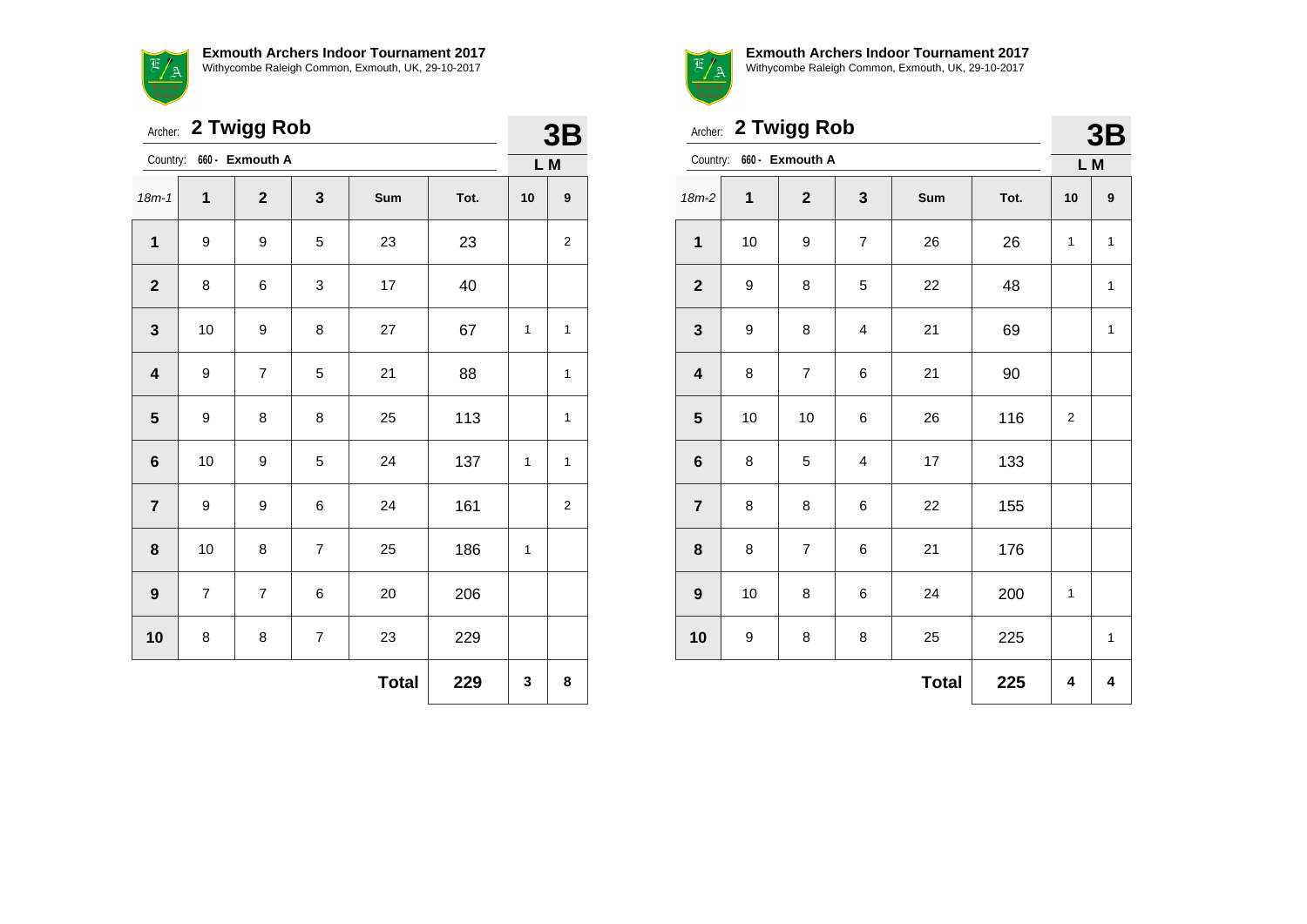|                         | Archer: 2 Wells Hannah |                           |   |                |                |      |   |  |  |
|-------------------------|------------------------|---------------------------|---|----------------|----------------|------|---|--|--|
|                         |                        | Country: 645 - Lacetown A |   |                |                | L JW |   |  |  |
| $18m - 1$               | $\mathbf{1}$           | $\mathbf{2}$              | 3 | Sum            | Tot.           | 10   | 9 |  |  |
| 1                       | M                      | M                         | M | 0              | 0              |      |   |  |  |
| $\mathbf{2}$            | 6                      | 1                         | M | $\overline{7}$ | $\overline{7}$ |      |   |  |  |
| $\mathbf{3}$            | M                      | M                         | M | 0              | $\overline{7}$ |      |   |  |  |
| $\overline{\mathbf{4}}$ | 8                      | $\mathbf{1}$              | M | 9              | 16             |      |   |  |  |
| ${\bf 5}$               | 5                      | M                         | M | 5              | 21             |      |   |  |  |
| $\bf 6$                 | 5                      | M                         | M | 5              | 26             |      |   |  |  |
| $\overline{7}$          | 8                      | $\boldsymbol{2}$          | M | 10             | 36             |      |   |  |  |
| 8                       | M                      | M                         | M | 0              | 36             |      |   |  |  |
| $\boldsymbol{9}$        | 4                      | 3                         | M | $\overline{7}$ | 43             |      |   |  |  |
| 10                      | 6                      | M                         | M | 6              | 49             |      |   |  |  |
|                         |                        |                           |   | <b>Total</b>   | 49             | 0    | 0 |  |  |



|                         | 2 Wells Hannah<br>Archer: |                           |             |                         |      |              |            |  |
|-------------------------|---------------------------|---------------------------|-------------|-------------------------|------|--------------|------------|--|
|                         |                           | Country: 645 - Lacetown A |             |                         |      |              | 3C<br>L JW |  |
| $18m-2$                 | 1                         | $\mathbf{2}$              | 3           | Sum                     | Tot. | 10           | 9          |  |
| $\mathbf{1}$            | 10                        | M                         | M           | 10                      | $10$ | $\mathbf{1}$ |            |  |
| $\boldsymbol{2}$        | $\overline{c}$            | M                         | M           | $\overline{\mathbf{c}}$ | 12   |              |            |  |
| $\mathbf{3}$            | 4                         | M                         | M           | $\overline{\mathbf{4}}$ | 16   |              |            |  |
| $\overline{\mathbf{4}}$ | $\mathbf 1$               | $\mathbf 1$               | M           | $\overline{c}$          | 18   |              |            |  |
| ${\bf 5}$               | $\overline{c}$            | M                         | M           | $\overline{c}$          | 20   |              |            |  |
| $\bf 6$                 | 6                         | 5                         | $\mathbf 1$ | 12                      | 32   |              |            |  |
| $\overline{7}$          | 3                         | M                         | M           | 3                       | 35   |              |            |  |
| 8                       | M                         | M                         | M           | $\boldsymbol{0}$        | 35   |              |            |  |
| $\boldsymbol{9}$        | 4                         | M                         | M           | 4                       | 39   |              |            |  |
| 10                      | M                         | M                         | M           | $\mathbf 0$             | 39   |              |            |  |
|                         |                           |                           |             | <b>Total</b>            | 39   | 1            | $\pmb{0}$  |  |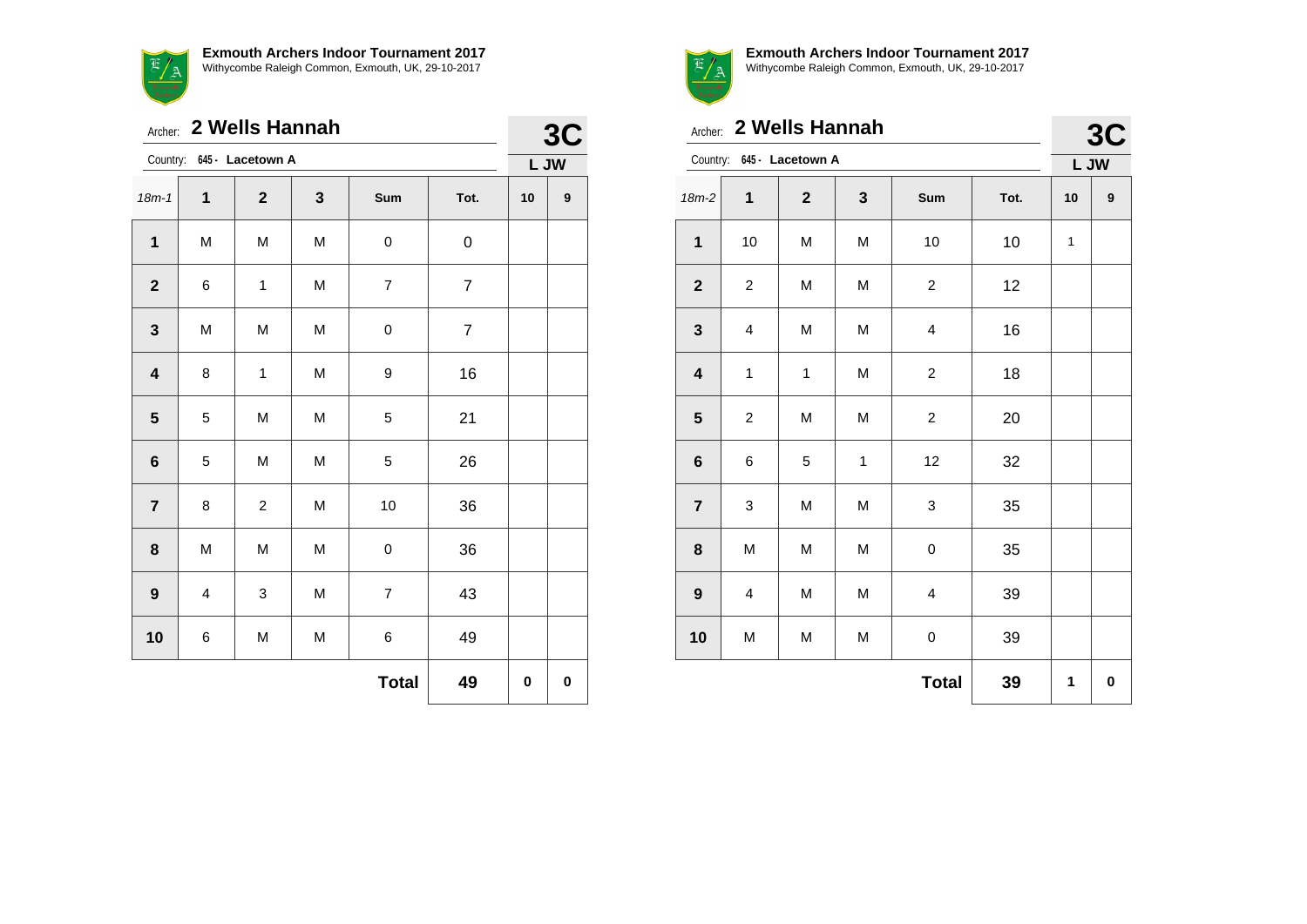

|                         | 2 Twigg Sophie<br>Archer:<br>660 - Exmouth A |                         |                         |              |      |              |                |  |
|-------------------------|----------------------------------------------|-------------------------|-------------------------|--------------|------|--------------|----------------|--|
| Country:                |                                              |                         |                         |              |      | LW           |                |  |
| $18m - 1$               | 1                                            | $\mathbf{2}$            | 3                       | Sum          | Tot. | 10           | 9              |  |
| 1                       | 8                                            | 8                       | 6                       | 22           | 22   |              |                |  |
| $\mathbf{2}$            | 10                                           | $\overline{7}$          | M                       | 17           | 39   | $\mathbf{1}$ |                |  |
| $\mathbf{3}$            | 9                                            | $\overline{\mathbf{4}}$ | $\mathbf 1$             | 14           | 53   |              | $\mathbf{1}$   |  |
| $\overline{\mathbf{4}}$ | 8                                            | $\overline{7}$          | 4                       | 19           | 72   |              |                |  |
| $\overline{\mathbf{5}}$ | 10                                           | $\overline{7}$          | $\overline{\mathbf{4}}$ | 21           | 93   | 1            |                |  |
| $\bf 6$                 | 10                                           | 5                       | M                       | 15           | 108  | $\mathbf{1}$ |                |  |
| $\overline{7}$          | 9                                            | $\overline{7}$          | 4                       | 20           | 128  |              | 1              |  |
| 8                       | $\overline{7}$                               | $\overline{\mathbf{4}}$ | $\overline{\mathbf{4}}$ | 15           | 143  |              |                |  |
| $\boldsymbol{9}$        | 6                                            | 5                       | $\mathbf{1}$            | 12           | 155  |              |                |  |
| 10                      | 9                                            | 9                       | 6                       | 24           | 179  |              | $\overline{2}$ |  |
|                         |                                              |                         |                         | <b>Total</b> | 179  | 3            | 4              |  |



|                         | Archer: 2 Twigg Sophie  |                 |                         |              |      |              |                |  |  |
|-------------------------|-------------------------|-----------------|-------------------------|--------------|------|--------------|----------------|--|--|
| Country:                |                         | 660 - Exmouth A |                         |              |      | LW           |                |  |  |
| $18m-2$                 | 1                       | $\mathbf{2}$    | 3                       | Sum          | Tot. | 10           | 9              |  |  |
| $\mathbf 1$             | 9                       | 5               | $\overline{\mathbf{4}}$ | 18           | 18   |              | $\mathbf{1}$   |  |  |
| $\mathbf{2}$            | 10                      | 8               | $\overline{7}$          | 25           | 43   | 1            |                |  |  |
| $\mathbf{3}$            | 10                      | $\overline{7}$  | 5                       | 22           | 65   | $\mathbf{1}$ |                |  |  |
| $\overline{\mathbf{4}}$ | $\overline{7}$          | 6               | 5                       | 18           | 83   |              |                |  |  |
| $5\phantom{1}$          | 8                       | 8               | $\overline{c}$          | 18           | 101  |              |                |  |  |
| $6\phantom{1}$          | 8                       | $\overline{7}$  | M                       | 15           | 116  |              |                |  |  |
| $\overline{7}$          | 9                       | 5               | 4                       | 18           | 134  |              | $\mathbf{1}$   |  |  |
| 8                       | 8                       | 8               | 8                       | 24           | 158  |              |                |  |  |
| $\boldsymbol{9}$        | 10                      | 8               | 6                       | 24           | 182  | 1            |                |  |  |
| 10                      | $\overline{\mathbf{7}}$ | 3               | M                       | 10           | 192  |              |                |  |  |
|                         |                         |                 |                         | <b>Total</b> | 192  | 3            | $\overline{2}$ |  |  |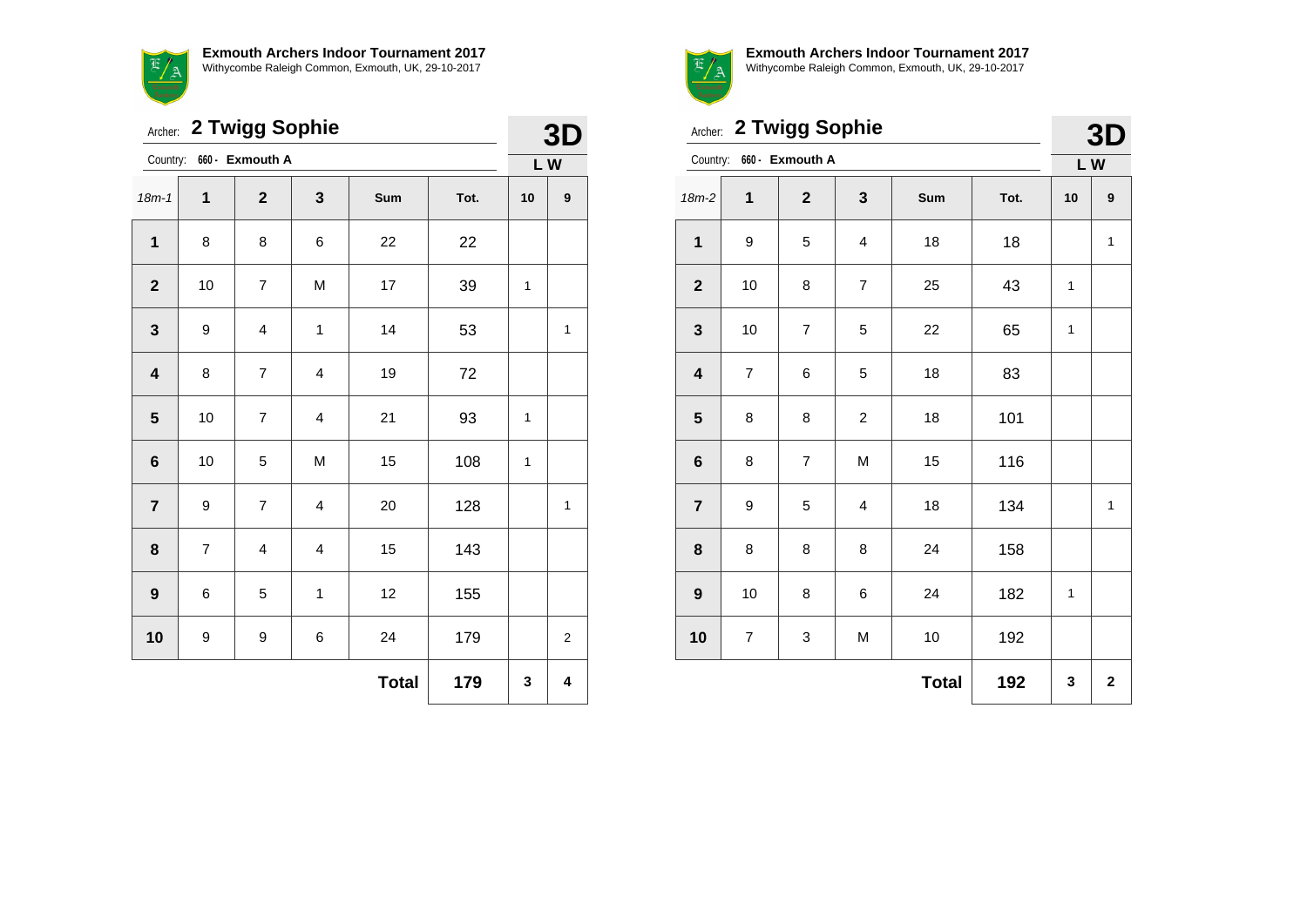

|                         | <b>Cusack Shelagh</b><br>Archer: |                   |   |              |      |                |                         |  |
|-------------------------|----------------------------------|-------------------|---|--------------|------|----------------|-------------------------|--|
| Country:                |                                  | 2220 - Junction A |   |              |      |                | 4A<br>R W               |  |
| $18m - 1$               | 1                                | $\mathbf{2}$      | 3 | <b>Sum</b>   | Tot. | 10             | 9                       |  |
| $\mathbf{1}$            | 10                               | 10                | 8 | 28           | 28   | 2              |                         |  |
| $\overline{\mathbf{2}}$ | 9                                | 9                 | 8 | 26           | 54   |                | $\overline{2}$          |  |
| 3                       | 10                               | 10                | 9 | 29           | 83   | 2              | $\mathbf 1$             |  |
| 4                       | 10                               | 10                | M | 20           | 103  | 2              |                         |  |
| 5                       | 10                               | 10                | 8 | 28           | 131  | 2              |                         |  |
| 6                       | 10                               | 9                 | 9 | 28           | 159  | 1              | $\overline{\mathbf{c}}$ |  |
| $\overline{7}$          | 10                               | 9                 | 9 | 28           | 187  | $\mathbf{1}$   | $\overline{2}$          |  |
| 8                       | 10                               | 10                | 8 | 28           | 215  | 2              |                         |  |
| $\boldsymbol{9}$        | 10                               | 9                 | 9 | 28           | 243  | $\mathbf{1}$   | $\overline{2}$          |  |
| 10                      | 10                               | 10                | 8 | 28           | 271  | $\overline{2}$ |                         |  |
|                         |                                  |                   |   | <b>Total</b> | 271  | 15             | 9                       |  |



Archer: **Cusack Shelagh**

**Exmouth Archers Indoor Tournament 2017** Withycombe Raleigh Common, Exmouth, UK, 29-10-2017

**8** 8 8 8 24 208

**9** | 10 | 9 | 9 | 28 | 236 | 1 | 2

**10** | 9 | 9 | 6 | 24 | 260 | | 2

 $\textbf{Total}$  260  $\textbf{7}$  12

| Country: 2220 - Junction A |    |              |                  |     | R W  |                |                |
|----------------------------|----|--------------|------------------|-----|------|----------------|----------------|
| $18m-2$                    | 1  | $\mathbf{2}$ | $\mathbf{3}$     | Sum | Tot. | 10             | 9              |
| $\mathbf 1$                | 9  | 9            | 8                | 26  | 26   |                | 2              |
| $\mathbf{2}$               | 10 | 9            | 8                | 27  | 53   | 1              | 1              |
| $\mathbf 3$                | 10 | 9            | $\boldsymbol{9}$ | 28  | 81   | 1              | $\overline{2}$ |
| $\overline{\mathbf{4}}$    | 8  | 8            | 6                | 22  | 103  |                |                |
| $\overline{\mathbf{5}}$    | 10 | 9            | $\overline{7}$   | 26  | 129  | 1              | 1              |
| $\bf 6$                    | 10 | 10           | $\overline{7}$   | 27  | 156  | $\overline{2}$ |                |
| $\overline{7}$             | 10 | 9            | 9                | 28  | 184  | 1              | $\overline{c}$ |

**4A**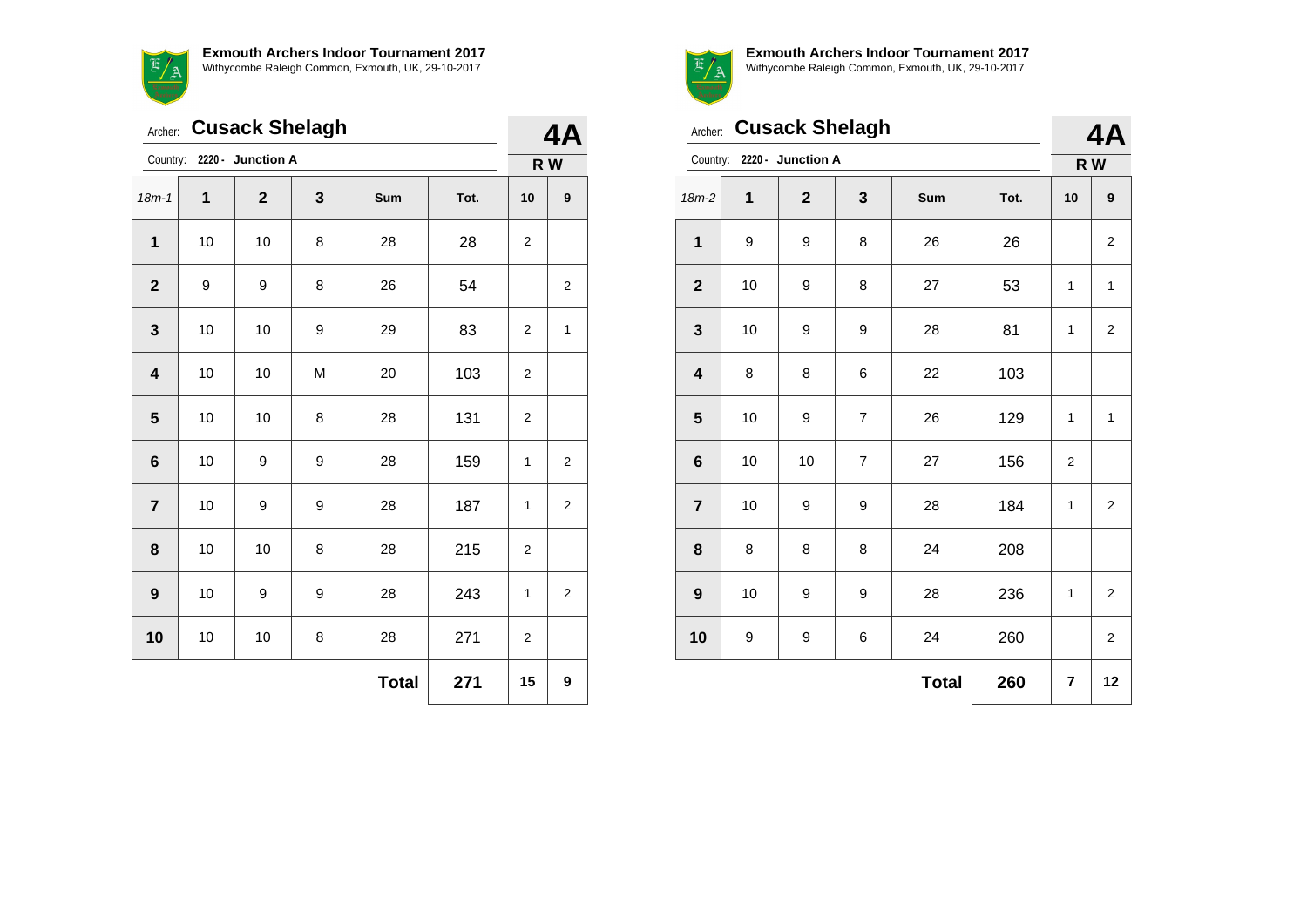

|                         | <b>Williams Karen</b><br>Archer: |                 |                |              |      |              |              |  |
|-------------------------|----------------------------------|-----------------|----------------|--------------|------|--------------|--------------|--|
| Country:                |                                  | 660 - Exmouth A |                |              |      | R W          |              |  |
| $18m - 1$               | 1                                | $\overline{2}$  | 3              | Sum          | Tot. | 10           | 9            |  |
| 1                       | 9                                | 8               | M              | 17           | 17   |              | 1            |  |
| $\mathbf{2}$            | 9                                | 8               | 8              | 25           | 42   |              | 1            |  |
| $\mathbf 3$             | 9                                | 6               | 6              | 21           | 63   |              | 1            |  |
| $\overline{\mathbf{4}}$ | 10                               | 9               | 8              | 27           | 90   | 1            | $\mathbf{1}$ |  |
| $\overline{\mathbf{5}}$ | 9                                | 8               | 6              | 23           | 113  |              | $\mathbf{1}$ |  |
| $\bf 6$                 | 9                                | 8               | 6              | 23           | 136  |              | 1            |  |
| $\overline{7}$          | 10                               | 9               | 8              | 27           | 163  | 1            | $\mathbf{1}$ |  |
| 8                       | 10                               | $\overline{7}$  | M              | 17           | 180  | $\mathbf{1}$ |              |  |
| $\boldsymbol{9}$        | 9                                | 9               | $\overline{7}$ | 25           | 205  |              | 2            |  |
| 10                      | 10                               | 9               | $\overline{7}$ | 26           | 231  | 1            | $\mathbf{1}$ |  |
|                         |                                  |                 |                | <b>Total</b> | 231  | 4            | 10           |  |



|                         | Archer: Williams Karen |                 |                |              |      |     |                |  |
|-------------------------|------------------------|-----------------|----------------|--------------|------|-----|----------------|--|
| Country:                |                        | 660 - Exmouth A |                |              |      | R W |                |  |
| $18m-2$                 | 1                      | $\mathbf{2}$    | 3              | Sum          | Tot. | 10  | 9              |  |
| $\mathbf 1$             | 10                     | 8               | 7              | 25           | 25   | 1   |                |  |
| $\mathbf{2}$            | 10                     | 9               | 9              | 28           | 53   | 1   | 2              |  |
| 3                       | 9                      | 8               | 8              | 25           | 78   |     | $\mathbf{1}$   |  |
| $\overline{\mathbf{4}}$ | 10                     | 10              | 6              | 26           | 104  | 2   |                |  |
| 5                       | 10                     | $\overline{7}$  | 6              | 23           | 127  | 1   |                |  |
| $6\phantom{1}$          | 9                      | M               | M              | 9            | 136  |     | 1              |  |
| $\overline{7}$          | 9                      | 8               | $\overline{7}$ | 24           | 160  |     | 1              |  |
| 8                       | 9                      | 9               | M              | 18           | 178  |     | $\overline{2}$ |  |
| $\boldsymbol{9}$        | 8                      | 8               | M              | 16           | 194  |     |                |  |
| 10                      | 9                      | 7               | $\overline{7}$ | 23           | 217  |     | 1              |  |
|                         |                        |                 |                | <b>Total</b> | 217  | 5   | 8              |  |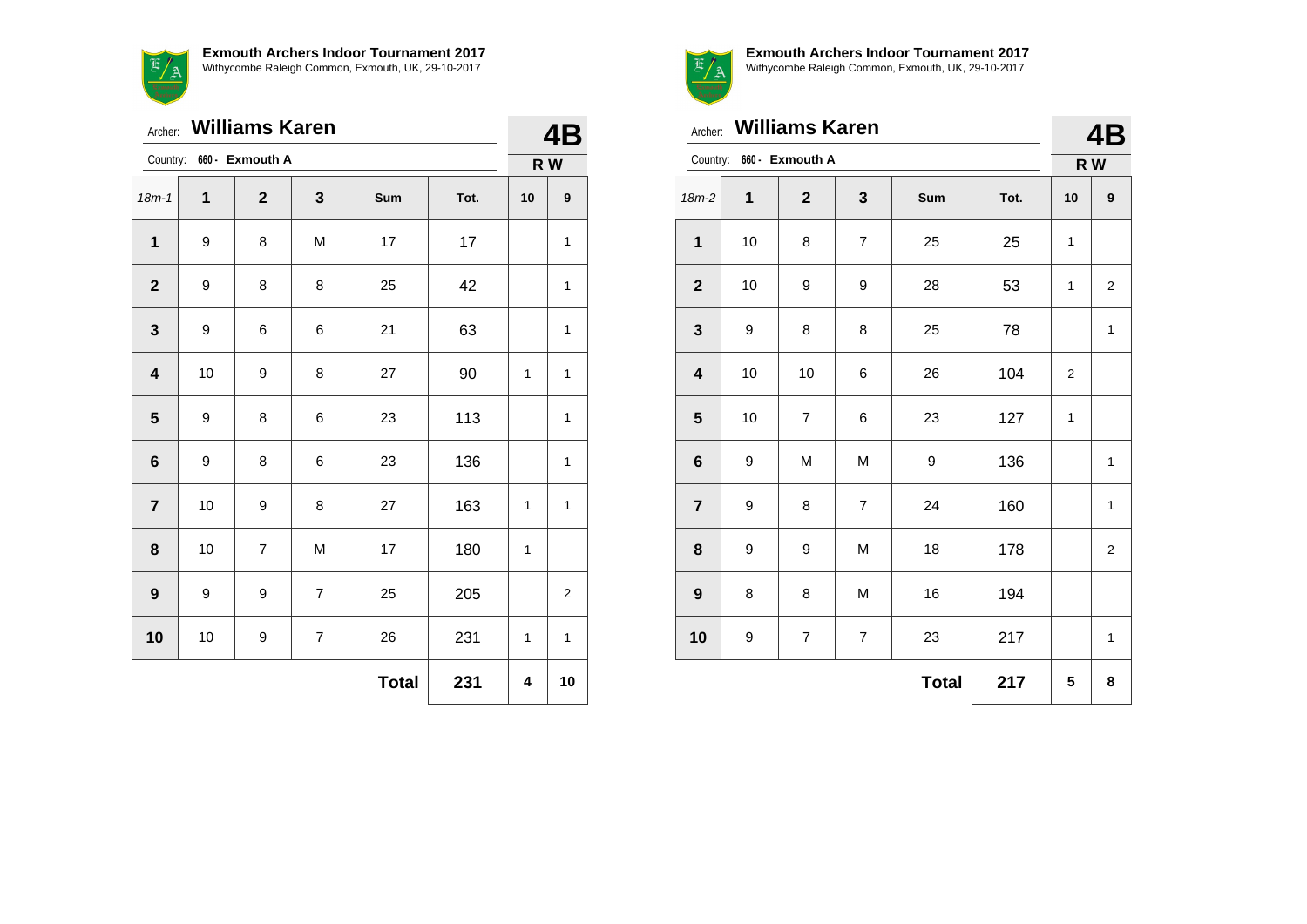| Exmouth<br>Archery      |    |                          |                |     |      |              |                |  |
|-------------------------|----|--------------------------|----------------|-----|------|--------------|----------------|--|
| Archer:                 |    | <b>Carlotta Fabricio</b> |                |     |      | 40           |                |  |
| Country:                |    | 654 - Redruth A          |                |     |      |              | R M            |  |
| $18m - 1$               | 1  | $\mathbf{2}$             | 3              | Sum | Tot. | 10           | 9              |  |
| $\mathbf{1}$            | 8  | 8                        | 7              | 23  | 23   |              |                |  |
| $\overline{2}$          | 10 | 8                        | 8              | 26  | 49   | 1            |                |  |
| 3                       | 10 | 9                        | 9              | 28  | 77   | $\mathbf{1}$ | $\overline{c}$ |  |
| $\overline{\mathbf{4}}$ | 9  | 9                        | 6              | 24  | 101  |              | $\overline{c}$ |  |
| 5                       | 9  | 9                        | 9              | 27  | 128  |              | 3              |  |
| 6                       | 9  | 8                        | $\overline{7}$ | 24  | 152  |              | 1              |  |
| $\overline{7}$          | 10 | 10                       | 9              | 29  | 181  | 2            | 1              |  |
| 8                       | 9  | 8                        | $\overline{7}$ | 24  | 205  |              | 1              |  |
| 9                       | 10 | 9                        | 8              | 27  | 232  | 1            | 1              |  |

**10** | 10 | 10 | 8 | 28 | 260 | 2

**Total 260 7 11**



**4C**

|                  | <b>Carlotta Fabricio</b><br>Archer: |                 |                |              |      |     |                         |
|------------------|-------------------------------------|-----------------|----------------|--------------|------|-----|-------------------------|
| Country:         |                                     | 654 - Redruth A |                |              |      | R M |                         |
| $18m-2$          | 1                                   | $\mathbf{2}$    | 3              | Sum          | Tot. | 10  | 9                       |
| 1                | 9                                   | 9               | 8              | 26           | 26   |     | $\overline{c}$          |
| $\mathbf{2}$     | 10                                  | 9               | 8              | 27           | 53   | 1   | $\mathbf{1}$            |
| 3                | 9                                   | 8               | $\overline{7}$ | 24           | 77   |     | $\mathbf{1}$            |
| 4                | 10                                  | 10              | 9              | 29           | 106  | 2   | $\mathbf{1}$            |
| 5                | 10                                  | 8               | $\overline{7}$ | 25           | 131  | 1   |                         |
| $\bf 6$          | 10                                  | 8               | $\overline{7}$ | 25           | 156  | 1   |                         |
| $\overline{7}$   | 9                                   | 8               | $\overline{7}$ | 24           | 180  |     | $\mathbf 1$             |
| 8                | 9                                   | 9               | 8              | 26           | 206  |     | $\overline{\mathbf{c}}$ |
| $\boldsymbol{9}$ | 9                                   | 9               | $\overline{7}$ | 25           | 231  |     | $\overline{2}$          |
| 10               | 10                                  | 9               | 9              | 28           | 259  | 1   | $\overline{\mathbf{c}}$ |
|                  |                                     |                 |                | <b>Total</b> | 259  | 6   | 12                      |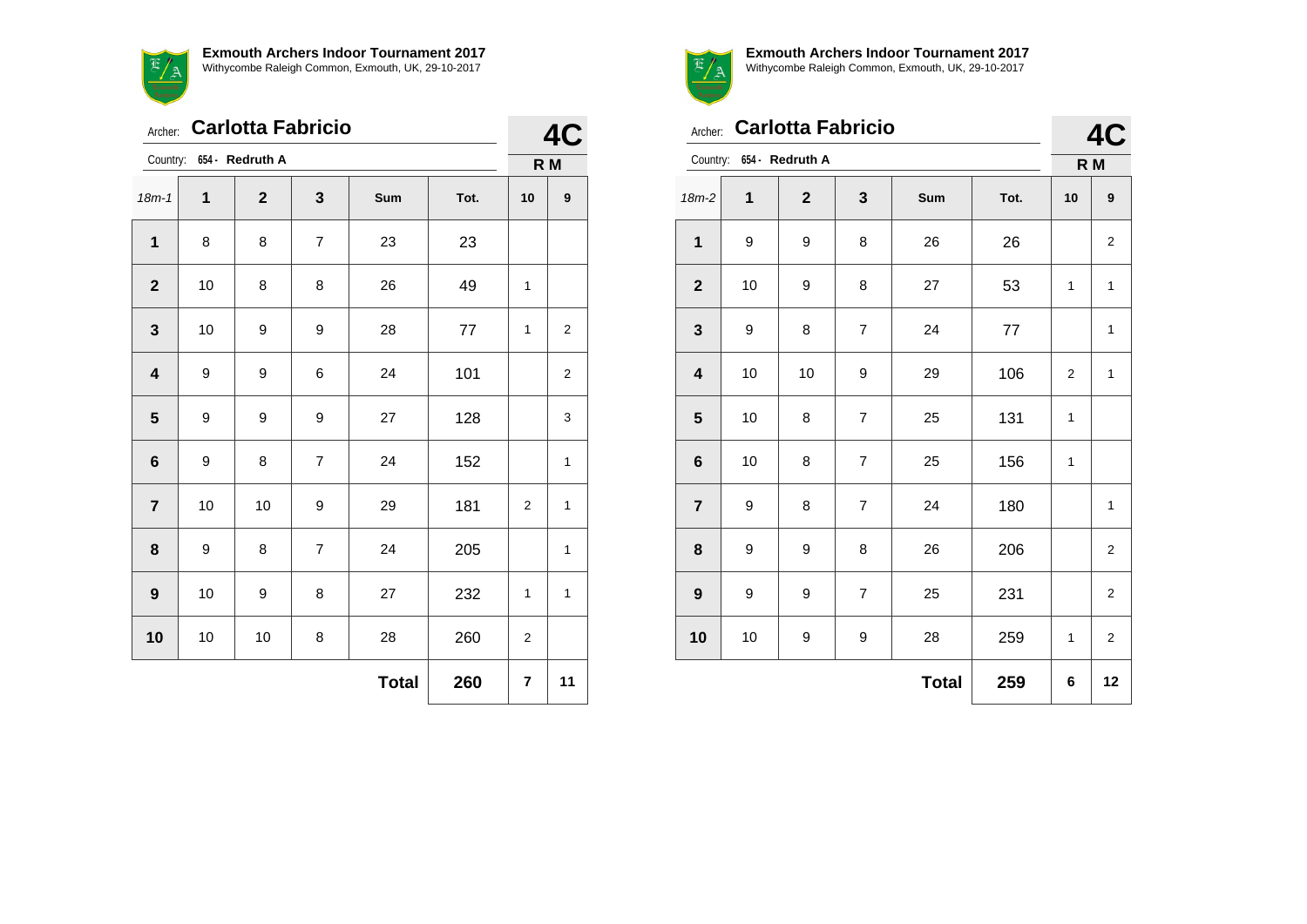

|                         | Archer: 2 Hoyle Andrew |                          |                |              |      |                |                         |  |
|-------------------------|------------------------|--------------------------|----------------|--------------|------|----------------|-------------------------|--|
|                         |                        | Country: 660 - Exmouth A |                |              |      | R M            |                         |  |
| $18m - 1$               | 1                      | $\mathbf{2}$             | 3              | Sum          | Tot. | 10             | 9                       |  |
| $\mathbf{1}$            | 10                     | 10                       | 8              | 28           | 28   | $\overline{c}$ |                         |  |
| $\boldsymbol{2}$        | 9                      | 9                        | 9              | 27           | 55   |                | 3                       |  |
| 3                       | 9                      | 8                        | 8              | 25           | 80   |                | 1                       |  |
| $\overline{\mathbf{4}}$ | 10                     | 8                        | $\overline{7}$ | 25           | 105  | 1              |                         |  |
| 5                       | 10                     | 9                        | 9              | 28           | 133  | 1              | $\overline{\mathbf{c}}$ |  |
| $\bf 6$                 | 10                     | 9                        | $\overline{7}$ | 26           | 159  | 1              | 1                       |  |
| $\overline{7}$          | 10                     | 8                        | 8              | 26           | 185  | 1              |                         |  |
| 8                       | 9                      | 8                        | 8              | 25           | 210  |                | 1                       |  |
| $\boldsymbol{9}$        | 10                     | 10                       | 9              | 29           | 239  | $\overline{c}$ | 1                       |  |
| 10                      | 10                     | 9                        | 9              | 28           | 267  | 1              | $\overline{\mathbf{c}}$ |  |
|                         |                        |                          |                | <b>Total</b> | 267  | 9              | 11                      |  |



|  |  | $\blacksquare$ |
|--|--|----------------|
|  |  |                |
|  |  |                |
|  |  |                |
|  |  |                |
|  |  |                |

|                         | Archer: 2 Hoyle Andrew |                 |                |              |      |              |                         |  |
|-------------------------|------------------------|-----------------|----------------|--------------|------|--------------|-------------------------|--|
| Country:                |                        | 660 - Exmouth A |                |              |      | R M          |                         |  |
| $18m-2$                 | 1                      | $\overline{2}$  | 3              | Sum          | Tot. | 10           | 9                       |  |
| $\mathbf{1}$            | 9                      | 9               | $\overline{7}$ | 25           | 25   |              | $\overline{\mathbf{c}}$ |  |
| $\overline{\mathbf{2}}$ | 10                     | 8               | $\overline{7}$ | 25           | 50   | $\mathbf{1}$ |                         |  |
| $\mathbf 3$             | 10                     | 8               | 6              | 24           | 74   | 1            |                         |  |
| $\overline{\mathbf{4}}$ | 10                     | 8               | 6              | 24           | 98   | 1            |                         |  |
| 5                       | 9                      | 9               | 8              | 26           | 124  |              | $\overline{2}$          |  |
| $6\phantom{1}6$         | 10                     | 9               | 8              | 27           | 151  | $\mathbf{1}$ | $\mathbf{1}$            |  |
| $\overline{7}$          | 9                      | 8               | 8              | 25           | 176  |              | $\mathbf{1}$            |  |
| 8                       | 9                      | $\overline{7}$  | 6              | 22           | 198  |              | 1                       |  |
| $\boldsymbol{9}$        | 9                      | 9               | 9              | 27           | 225  |              | 3                       |  |
| 10                      | 10                     | 9               | 8              | 27           | 252  | 1            | $\mathbf{1}$            |  |
|                         |                        |                 |                | <b>Total</b> | 252  | 5            | 11                      |  |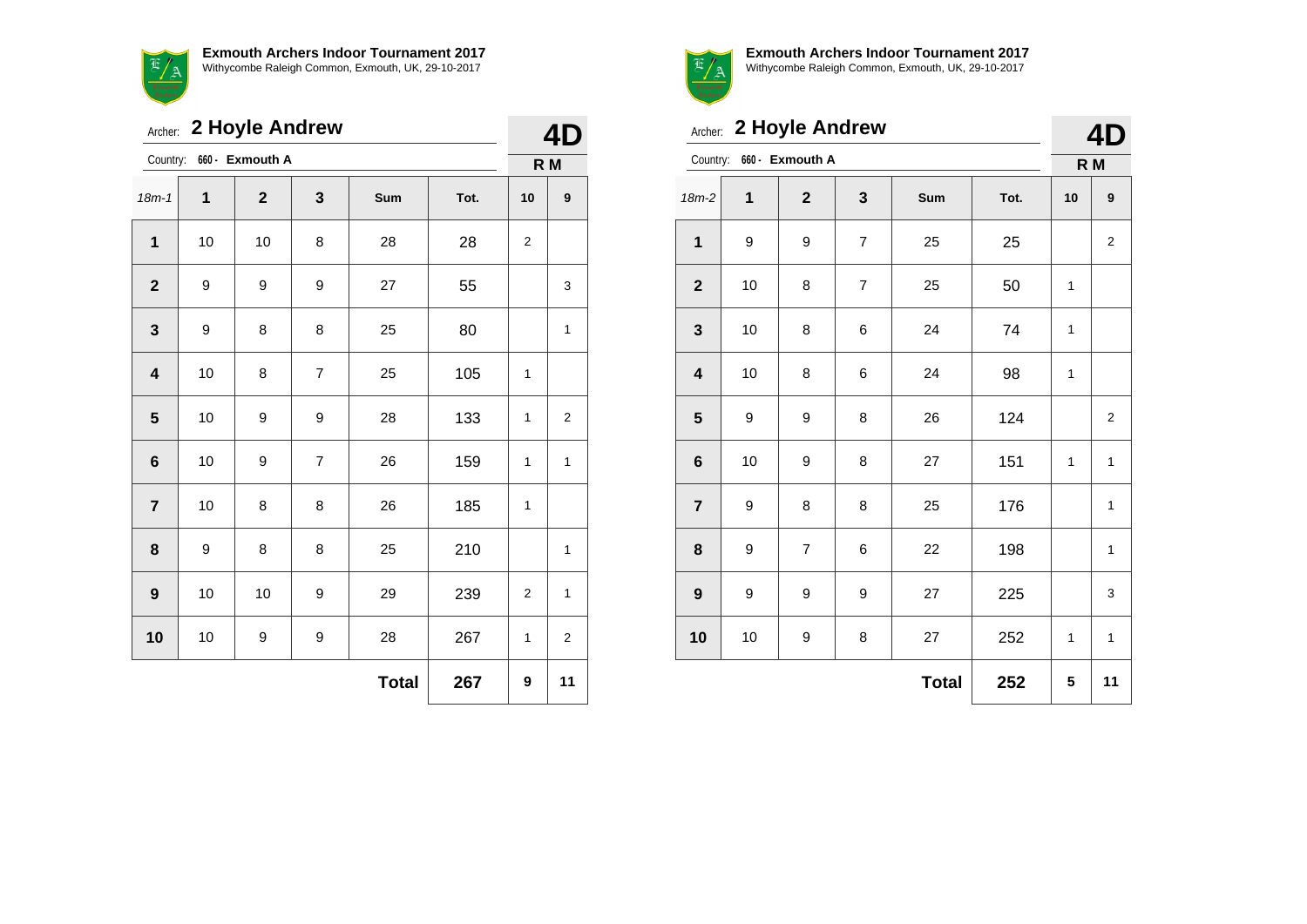

Archer: **Down Graham** Country: **660 - Exmouth A 5A R M** 18m-1 **1 2 3 Sum Tot. 10 9** | 10 | 7 | M | 17 | 17 | 1 | 6 | 6 | M | 12 | 29 | 8 | M | M | 8 | 37 | 8 | 7 | 7 | 22 | 59 8 8 8 7 23 82 | 9 | 7 | 7 | 23 | 105 | | 1 | 9 | M | M | 9 | 114 | | 1 | 8 | 8 | 7 | 23 | 137 | 8 | 6 | M | 14 | 151 | 7 | 6 | M | 13 | 164  $\text{Total}$  164  $1$  2



**Exmouth Archers Indoor Tournament 2017**

Withycombe Raleigh Common, Exmouth, UK, 29-10-2017

|                         | <b>Down Graham</b><br>Archer: |                 |                |              |      |                  |              |
|-------------------------|-------------------------------|-----------------|----------------|--------------|------|------------------|--------------|
| Country:                |                               | 660 - Exmouth A |                |              |      | R M              |              |
| 18m-2                   | 1                             | $\overline{2}$  | 3              | Sum          | Tot. | 10               | 9            |
| $\mathbf 1$             | 10                            | 10              | $\overline{7}$ | 27           | 27   | $\boldsymbol{2}$ |              |
| $\mathbf{2}$            | 9                             | 8               | 6              | 23           | 50   |                  | 1            |
| $\mathbf 3$             | 8                             | M               | M              | 8            | 58   |                  |              |
| $\overline{\mathbf{4}}$ | 9                             | 6               | M              | 15           | 73   |                  | $\mathbf{1}$ |
| $5\phantom{1}$          | 10                            | 9               | 8              | 27           | 100  | 1                | $\mathbf{1}$ |
| $\bf 6$                 | $\overline{7}$                | 6               | M              | 13           | 113  |                  |              |
| $\overline{7}$          | 10                            | 9               | M              | 19           | 132  | 1                | $\mathbf{1}$ |
| 8                       | 9                             | $\overline{7}$  | M              | 16           | 148  |                  | $\mathbf{1}$ |
| $\boldsymbol{9}$        | 9                             | 8               | $\overline{7}$ | 24           | 172  |                  | $\mathbf{1}$ |
| 10                      | 10                            | 9               | 8              | 27           | 199  | 1                | $\mathbf{1}$ |
|                         |                               |                 |                | <b>Total</b> | 199  | 5                | 7            |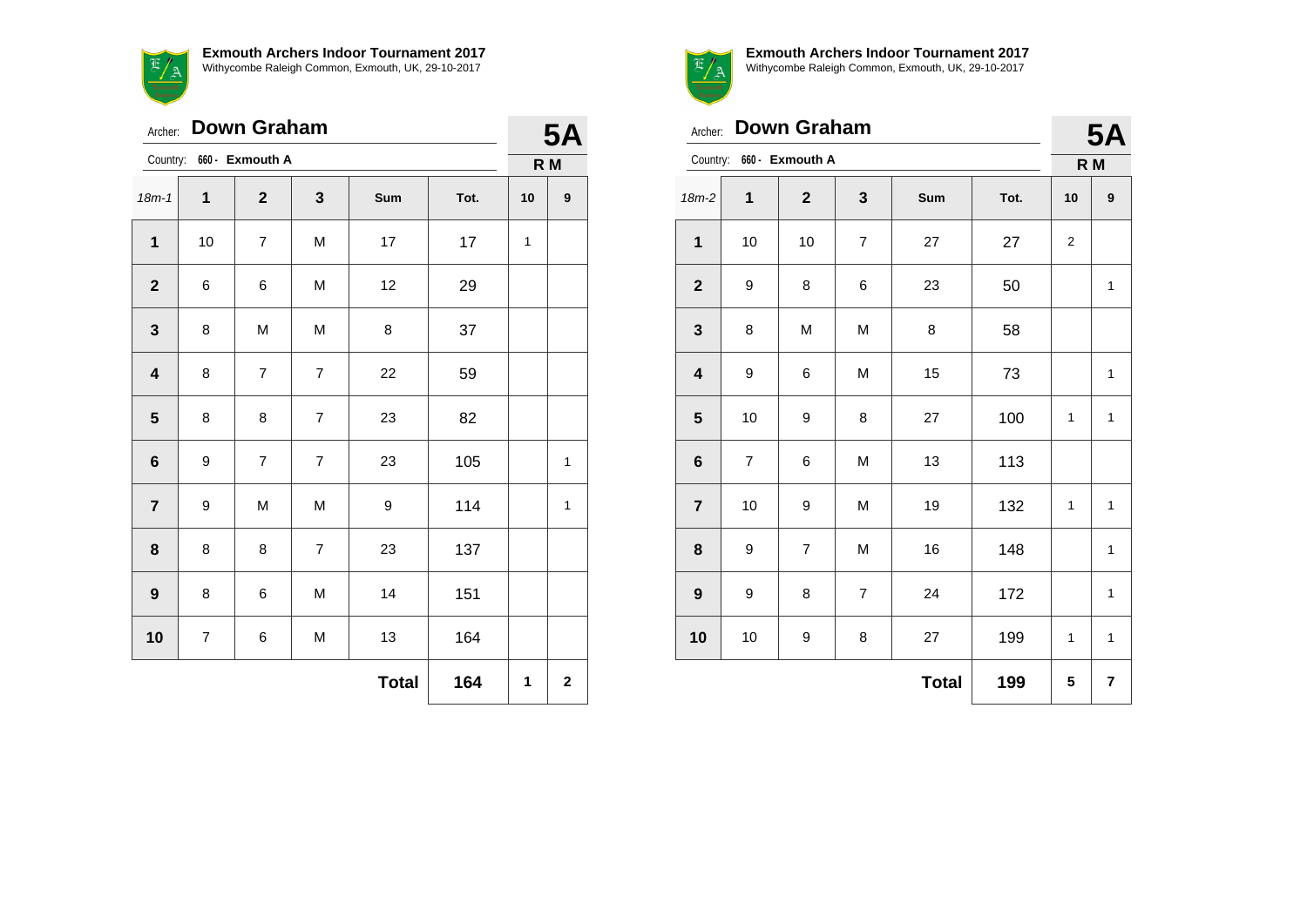$\mathbb{E}/\mathbb{A}$ 

| <b>Exmouth Archers Indoor Tournament 2017</b>      |  |  |  |
|----------------------------------------------------|--|--|--|
| Withycombe Raleigh Common, Exmouth, UK, 29-10-2017 |  |  |  |



|                         | <b>Roe Lisa</b><br>Archer: |                           |   |              |      |     |                         |  |
|-------------------------|----------------------------|---------------------------|---|--------------|------|-----|-------------------------|--|
|                         |                            | Country: 645 - Lacetown A |   |              |      | C W |                         |  |
| $18m - 1$               | 1                          | $\mathbf{2}$              | 3 | Sum          | Tot. | 10  | $\boldsymbol{9}$        |  |
| $\mathbf{1}$            | 8                          | 8                         | 8 | 24           | 24   |     |                         |  |
| $\mathbf{2}$            | 9                          | 8                         | 8 | 25           | 49   |     | $\mathbf{1}$            |  |
| $\mathbf{3}$            | 9                          | 9                         | 9 | 27           | 76   |     | 3                       |  |
| $\overline{\mathbf{4}}$ | 9                          | 9                         | 9 | 27           | 103  |     | 3                       |  |
| $5\phantom{.0}$         | 9                          | 9                         | 6 | 24           | 127  |     | $\overline{\mathbf{c}}$ |  |
| $6\phantom{1}6$         | 9                          | 8                         | 8 | 25           | 152  |     | $\mathbf{1}$            |  |
| $\overline{7}$          | 8                          | 8                         | 8 | 24           | 176  |     |                         |  |
| 8                       | 9                          | 9                         | 9 | 27           | 203  |     | 3                       |  |
| $\boldsymbol{9}$        | 9                          | 9                         | 8 | 26           | 229  |     | $\overline{c}$          |  |
| 10                      | 9                          | 9                         | 9 | 27           | 256  |     | 3                       |  |
|                         |                            |                           |   | <b>Total</b> | 256  | 0   | 18                      |  |



Archer: **Roe Lisa**

| 5B |
|----|

|                         | Country:<br>645 - Lacetown A |              |                  |              |      |    | C W                     |  |
|-------------------------|------------------------------|--------------|------------------|--------------|------|----|-------------------------|--|
| $18m-2$                 | $\mathbf 1$                  | $\mathbf{2}$ | 3                | Sum          | Tot. | 10 | 9                       |  |
| $\mathbf 1$             | 9                            | 8            | 8                | 25           | 25   |    | 1                       |  |
| $\boldsymbol{2}$        | 9                            | 9            | $\boldsymbol{7}$ | 25           | 50   |    | $\overline{\mathbf{c}}$ |  |
| $\mathbf{3}$            | 9                            | 9            | 9                | 27           | 77   |    | 3                       |  |
| $\overline{\mathbf{4}}$ | 9                            | 9            | $\boldsymbol{7}$ | 25           | 102  |    | $\mathbf 2$             |  |
| $5\phantom{1}$          | 9                            | 9            | 8                | 26           | 128  |    | $\overline{\mathbf{c}}$ |  |
| $\bf 6$                 | 9                            | 9            | 8                | 26           | 154  |    | $\overline{\mathbf{c}}$ |  |
| $\overline{\mathbf{7}}$ | 9                            | 9            | 9                | 27           | 181  |    | 3                       |  |
| ${\bf 8}$               | 9                            | 9            | 8                | 26           | 207  |    | $\boldsymbol{2}$        |  |
| $\boldsymbol{9}$        | 8                            | 8            | $\overline{7}$   | 23           | 230  |    |                         |  |
| 10                      | 9                            | 8            | $\overline{7}$   | 24           | 254  |    | $\mathbf{1}$            |  |
|                         |                              |              |                  | <b>Total</b> | 254  | 0  | 18                      |  |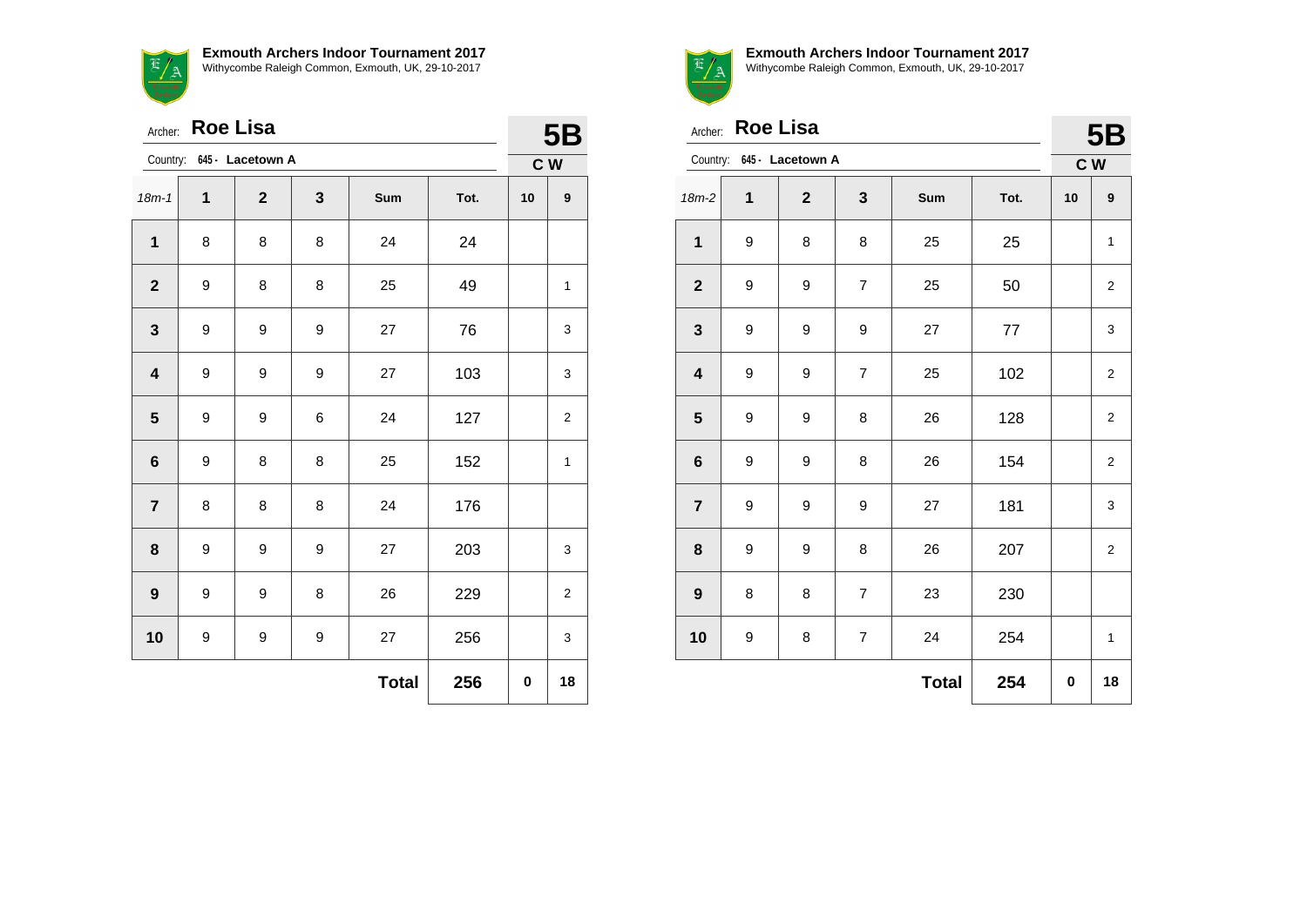

|                         | <b>Wood Antony</b><br>Archer: |                |                |              |      |                  |                  |
|-------------------------|-------------------------------|----------------|----------------|--------------|------|------------------|------------------|
|                         | Country: 262 - Cmo B          |                |                |              |      | <b>5C</b><br>R M |                  |
| $18m - 1$               | 1                             | $\overline{2}$ | 3              | Sum          | Tot. | 10               | $\boldsymbol{9}$ |
| 1                       | 10                            | 10             | 10             | 30           | 30   | 3                |                  |
| $\mathbf{2}$            | 10                            | 9              | $\overline{7}$ | 26           | 56   | 1                | 1                |
| $\mathbf{3}$            | $10$                          | 9              | 8              | 27           | 83   | 1                | $\mathbf{1}$     |
| $\overline{\mathbf{4}}$ | $10$                          | 9              | 8              | 27           | 110  | 1                | $\mathbf{1}$     |
| 5                       | 10                            | 10             | 8              | 28           | 138  | 2                |                  |
| $6\phantom{1}6$         | 10                            | 10             | 9              | 29           | 167  | 2                | $\mathbf{1}$     |
| $\overline{7}$          | 10                            | 9              | 8              | 27           | 194  | 1                | $\mathbf{1}$     |
| 8                       | 10                            | 9              | 8              | 27           | 221  | 1                | $\mathbf{1}$     |
| 9                       | 10                            | 10             | 9              | 29           | 250  | 2                | $\mathbf{1}$     |
| 10                      | 10                            | 10             | 8              | 28           | 278  | $\overline{2}$   |                  |
|                         |                               |                |                | <b>Total</b> | 278  | 16               | 7                |



Archer: **Wood Antony**

| <b>5C</b> |
|-----------|

|                         | Country: 262 - Cmo B |              |                  |              |      |             | R M                     |
|-------------------------|----------------------|--------------|------------------|--------------|------|-------------|-------------------------|
| $18m-2$                 | $\mathbf{1}$         | $\mathbf{2}$ | $\mathbf{3}$     | Sum          | Tot. | 10          | 9                       |
| $\mathbf 1$             | 10                   | $10$         | 9                | 29           | 29   | 2           | $\mathbf{1}$            |
| $\boldsymbol{2}$        | 9                    | 9            | 9                | 27           | 56   |             | 3                       |
| $\mathbf 3$             | 9                    | 9            | 9                | 27           | 83   |             | 3                       |
| $\overline{\mathbf{4}}$ | 9                    | 9            | 9                | 27           | 110  |             | 3                       |
| $5\phantom{.0}$         | 10                   | 9            | 9                | 28           | 138  | 1           | $\overline{2}$          |
| $\bf 6$                 | 10                   | 9            | 9                | 28           | 166  | 1           | 2                       |
| $\overline{\mathbf{7}}$ | 10                   | 10           | 9                | 29           | 195  | 2           | $\mathbf{1}$            |
| $\bf 8$                 | 10                   | 10           | 9                | 29           | 224  | 2           | $\mathbf{1}$            |
| $\boldsymbol{9}$        | 10                   | 9            | 9                | 28           | 252  | $\mathbf 1$ | $\overline{\mathbf{c}}$ |
| 10                      | 10                   | 9            | $\boldsymbol{9}$ | 28           | 280  | 1           | 2                       |
|                         |                      |              |                  | <b>Total</b> | 280  | 10          | 20                      |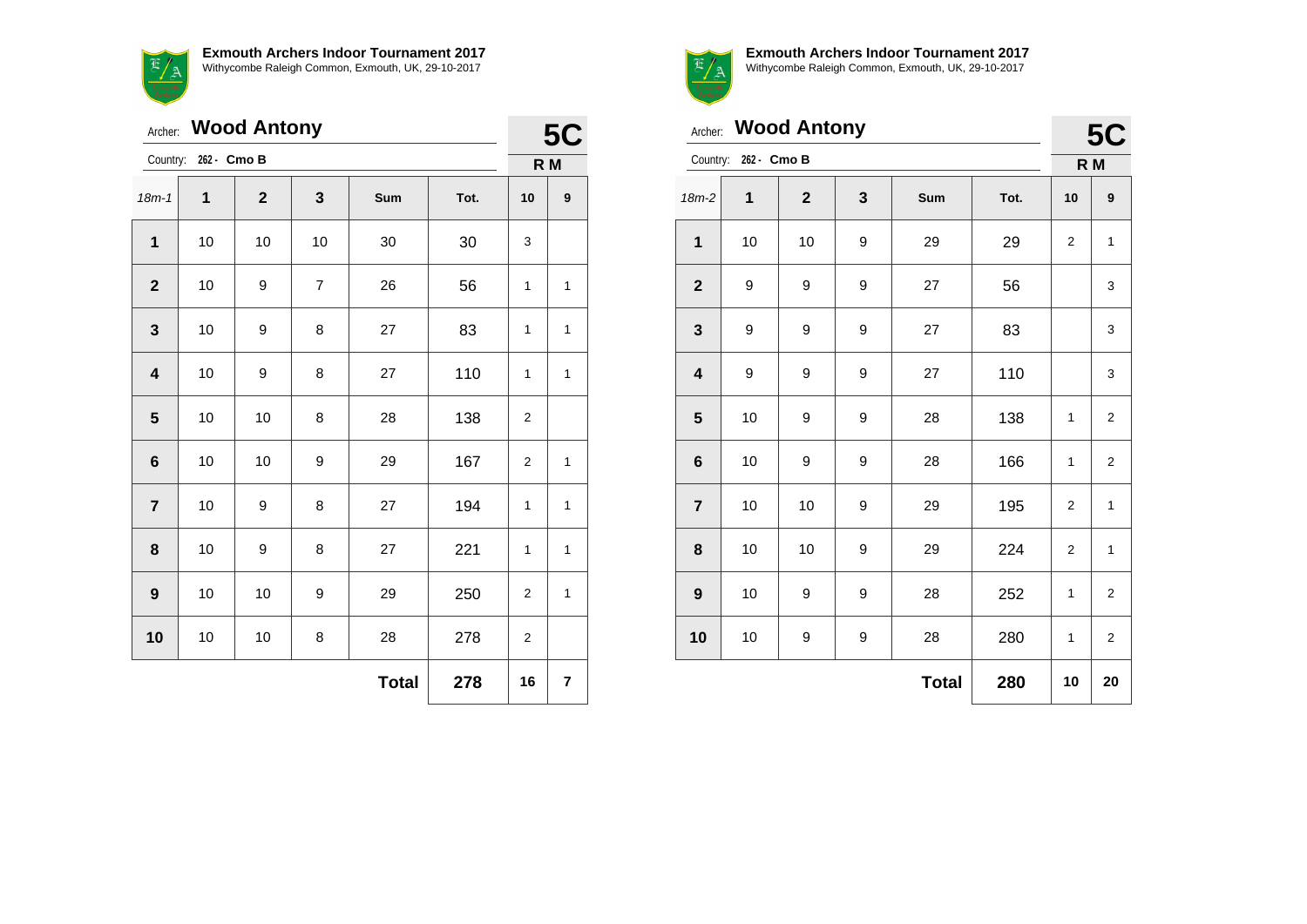

Archer: **Hodgkinson Alec**

**5D**

| Country:                |        | 79 - Llantarnam AC |      |              |      | R M          |              |  |  |
|-------------------------|--------|--------------------|------|--------------|------|--------------|--------------|--|--|
| $18m - 1$               | 1      | $\mathbf 2$        | 3    | Sum          | Tot. | 10           | 9            |  |  |
| 1                       | 10     | 10                 | 9    | 29           | 29   | 2            | $\mathbf{1}$ |  |  |
| $\mathbf{2}$            | $10$   | 9                  | 9    | 28           | 57   | 1            | $\mathbf 2$  |  |  |
| $\mathbf{3}$            | $10$   | 9                  | 8    | 27           | 84   | $\mathbf{1}$ | $\mathbf{1}$ |  |  |
| $\overline{\mathbf{4}}$ | $10$   | 9                  | 6    | 25           | 109  | 1            | $\mathbf{1}$ |  |  |
| $\sqrt{5}$              | 10     | 10                 | 9    | 29           | 138  | 2            | 1            |  |  |
| 6                       | 9      | 9                  | 9    | 27           | 165  |              | 3            |  |  |
| $\overline{\mathbf{r}}$ | 10     | 10                 | 8    | 28           | 193  | 2            |              |  |  |
| 8                       | 10     | 8                  | 8    | 26           | 219  | $\mathbf{1}$ |              |  |  |
| 9                       | 10     | 10                 | 8    | 28           | 247  | 2            |              |  |  |
| 10                      | $10\,$ | $10$               | $10$ | $30\,$       | 277  | 3            |              |  |  |
|                         |        |                    |      | <b>Total</b> | 277  | 15           | 9            |  |  |



**Exmouth Archers Indoor Tournament 2017** Withycombe Raleigh Common, Exmouth, UK, 29-10-2017

**5D**

| Archer:                 |    | <b>Hodgkinson Alec</b>      |              |              |      | 5D           |                |  |
|-------------------------|----|-----------------------------|--------------|--------------|------|--------------|----------------|--|
|                         |    | Country: 79 - Llantarnam AC |              |              |      |              | R M            |  |
| $18m-2$                 | 1  | $\mathbf{2}$                | $\mathbf{3}$ | Sum          | Tot. | 10           | 9              |  |
| 1                       | 10 | 9                           | 8            | 27           | 27   | $\mathbf{1}$ | $\mathbf{1}$   |  |
| $\mathbf{2}$            | 10 | 9                           | 9            | 28           | 55   | 1            | 2              |  |
| 3                       | 10 | 9                           | 9            | 28           | 83   | 1            | 2              |  |
| $\overline{\mathbf{4}}$ | 9  | 9                           | 9            | 27           | 110  |              | 3              |  |
| 5                       | 10 | 10                          | 9            | 29           | 139  | 2            | $\mathbf{1}$   |  |
| $6\phantom{1}6$         | 9  | 9                           | 8            | 26           | 165  |              | $\overline{2}$ |  |
| $\overline{7}$          | 10 | 9                           | 9            | 28           | 193  | $\mathbf{1}$ | $\overline{2}$ |  |
| 8                       | 10 | 10                          | 6            | 26           | 219  | 2            |                |  |
| 9                       | 9  | 9                           | 9            | 27           | 246  |              | 3              |  |
| 10                      | 10 | 9                           | 9            | 28           | 274  | $\mathbf{1}$ | $\overline{2}$ |  |
|                         |    |                             |              | <b>Total</b> | 274  | 9            | 18             |  |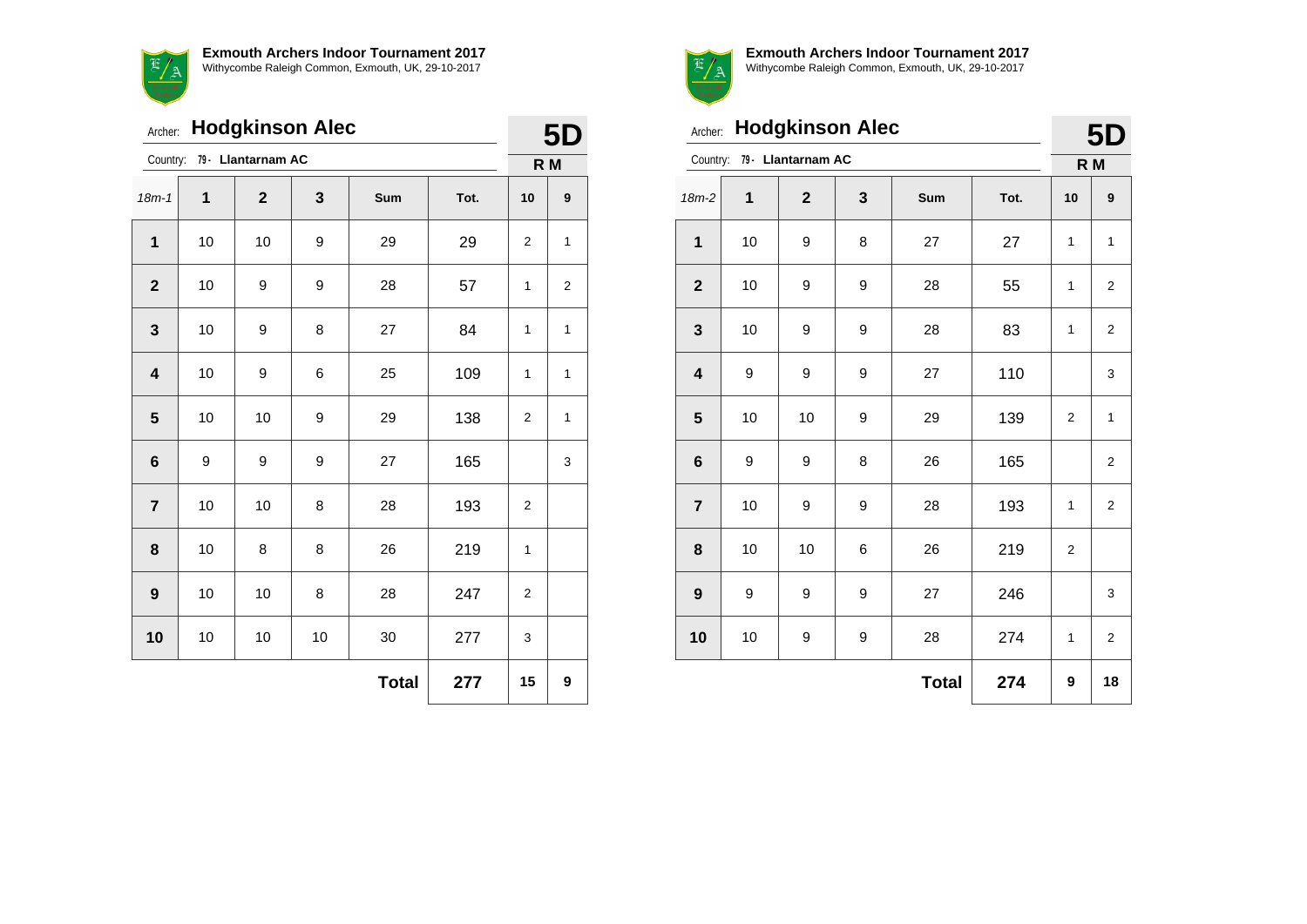|                         | <b>Pawinski Tomasz</b><br>Archer: |                |                |              |      |    |                |  |
|-------------------------|-----------------------------------|----------------|----------------|--------------|------|----|----------------|--|
|                         | Country: 662 - Exeter C of A      |                |                |              |      |    | 6A<br>R M      |  |
| $18m - 1$               | 1                                 | $\overline{2}$ | 3              | <b>Sum</b>   | Tot. | 10 | 9              |  |
| $\mathbf{1}$            | 9                                 | 9              | 9              | 27           | 27   |    | 3              |  |
| $\overline{2}$          | 9                                 | 8              | $\overline{7}$ | 24           | 51   |    | 1              |  |
| $\mathbf{3}$            | 8                                 | 8              | 7              | 23           | 74   |    |                |  |
| $\overline{\mathbf{4}}$ | 10                                | 10             | 9              | 29           | 103  | 2  | $\mathbf{1}$   |  |
| 5                       | 10                                | 9              | 8              | 27           | 130  | 1  | $\mathbf{1}$   |  |
| 6                       | 9                                 | 9              | 9              | 27           | 157  |    | 3              |  |
| $\overline{\mathbf{r}}$ | 9                                 | 9              | 8              | 26           | 183  |    | $\overline{2}$ |  |
| 8                       | 10                                | 8              | 8              | 26           | 209  | 1  |                |  |
| $\boldsymbol{9}$        | 10                                | 9              | 9              | 28           | 237  | 1  | $\overline{2}$ |  |
| 10                      | 9                                 | 9              | 8              | 26           | 263  |    | 2              |  |
|                         |                                   |                |                | <b>Total</b> | 263  | 5  | 15             |  |



|                         | Archer: Pawinski Tomasz      |              |                |              |      |                |                |
|-------------------------|------------------------------|--------------|----------------|--------------|------|----------------|----------------|
|                         | Country: 662 - Exeter C of A |              |                |              |      |                |                |
| $18m-2$                 | $\mathbf{1}$                 | $\mathbf{2}$ | 3              | Sum          | Tot. | 10             | 9              |
| $\mathbf{1}$            | 9                            | 8            | $\overline{7}$ | 24           | 24   |                | 1              |
| $\mathbf{2}$            | 9                            | 8            | $\overline{7}$ | 24           | 48   |                | $\mathbf{1}$   |
| 3                       | 9                            | 9            | 9              | 27           | 75   |                | 3              |
| $\overline{\mathbf{4}}$ | 10                           | 9            | 9              | 28           | 103  | 1              | $\overline{2}$ |
| 5                       | 8                            | 8            | 6              | 22           | 125  |                |                |
| $6\phantom{1}$          | 10                           | 9            | 8              | 27           | 152  | 1              | $\mathbf{1}$   |
| $\overline{7}$          | 9                            | 9            | 8              | 26           | 178  |                | $\overline{2}$ |
| 8                       | 10                           | 8            | M              | 18           | 196  | 1              |                |
| $\boldsymbol{9}$        | 10                           | 10           | 9              | 29           | 225  | $\overline{2}$ | $\mathbf{1}$   |
| 10                      | 10                           | 9            | 8              | 27           | 252  | 1              | $\mathbf{1}$   |
|                         |                              |              |                | <b>Total</b> | 252  | 6              | 12             |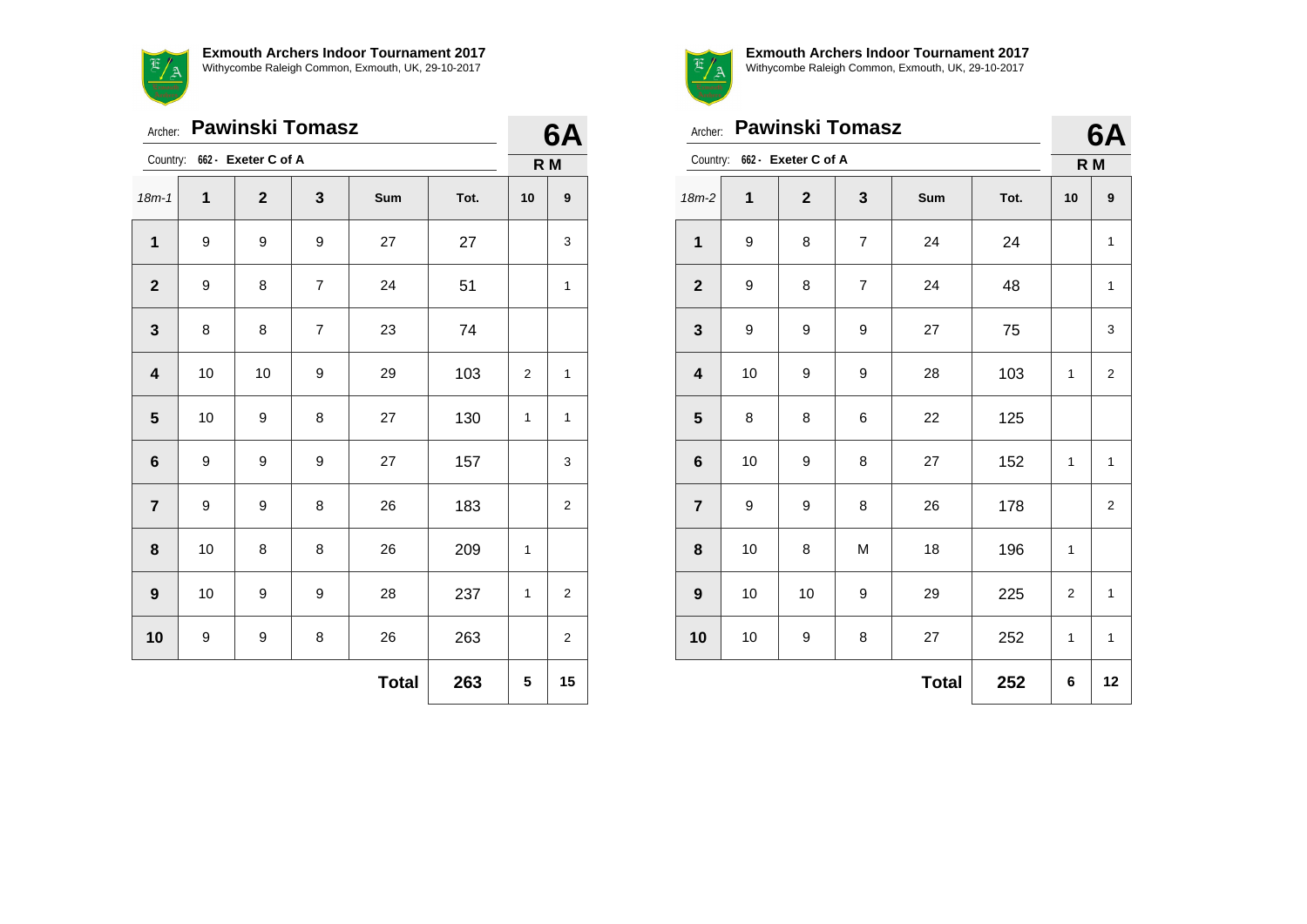|                         | <b>Shaw Adam</b><br>Archer: |                |    |              |      |                |                |  |
|-------------------------|-----------------------------|----------------|----|--------------|------|----------------|----------------|--|
| Country:                | 570 - Cleve A               |                |    |              |      |                | C M            |  |
| $18m - 1$               | 1                           | $\overline{2}$ | 3  | Sum          | Tot. | 10             | 9              |  |
| $\mathbf{1}$            | 10                          | 10             | 9  | 29           | 29   | 2              | $\mathbf{1}$   |  |
| $\mathbf{2}$            | 10                          | 9              | 9  | 28           | 57   | $\mathbf{1}$   | 2              |  |
| 3                       | 10                          | 10             | 10 | 30           | 87   | 3              |                |  |
| $\overline{\mathbf{4}}$ | 10                          | 10             | 9  | 29           | 116  | $\overline{c}$ | $\mathbf{1}$   |  |
| 5                       | 10                          | 9              | 9  | 28           | 144  | 1              | $\overline{2}$ |  |
| 6                       | 10                          | 10             | 9  | 29           | 173  | 2              | $\mathbf{1}$   |  |
| $\overline{7}$          | 10                          | 9              | 9  | 28           | 201  | 1              | 2              |  |
| 8                       | 10                          | 9              | 9  | 28           | 229  | 1              | 2              |  |
| $\boldsymbol{9}$        | 10                          | 10             | 9  | 29           | 258  | $\overline{2}$ | $\mathbf{1}$   |  |
| 10                      | 10                          | 10             | 10 | 30           | 288  | 3              |                |  |
|                         |                             |                |    | <b>Total</b> | 288  | 18             | 12             |  |



**Exmouth Archers Indoor Tournament 2017**

Withycombe Raleigh Common, Exmouth, UK, 29-10-2017

| <b>Shaw Adam</b><br>Archer: |                        |              |    |              |      |                  | 6B                      |
|-----------------------------|------------------------|--------------|----|--------------|------|------------------|-------------------------|
|                             | Country: 570 - Cleve A |              |    |              |      | C M              |                         |
| $18m-2$                     | 1                      | $\mathbf{2}$ | 3  | Sum          | Tot. | 10               | 9                       |
| 1                           | 10                     | 9            | 9  | 28           | 28   | 1                | $\overline{\mathbf{c}}$ |
| $\mathbf{2}$                | 10                     | 10           | 10 | 30           | 58   | 3                |                         |
| $\mathbf{3}$                | 10                     | 10           | 10 | 30           | 88   | 3                |                         |
| $\overline{\mathbf{4}}$     | 10                     | 10           | 9  | 29           | 117  | $\overline{2}$   | $\mathbf{1}$            |
| 5                           | 10                     | 9            | 9  | 28           | 145  | 1                | $\overline{2}$          |
| $6\phantom{1}6$             | 10                     | 10           | 10 | 30           | 175  | 3                |                         |
| $\overline{7}$              | 10                     | 10           | 9  | 29           | 204  | 2                | $\mathbf{1}$            |
| 8                           | 10                     | 10           | 9  | 29           | 233  | $\boldsymbol{2}$ | $\mathbf 1$             |
| 9                           | 10                     | 10           | 9  | 29           | 262  | 2                | 1                       |
| 10                          | 10                     | 10           | 10 | 30           | 292  | 3                |                         |
|                             |                        |              |    | <b>Total</b> | 292  | 22               | 8                       |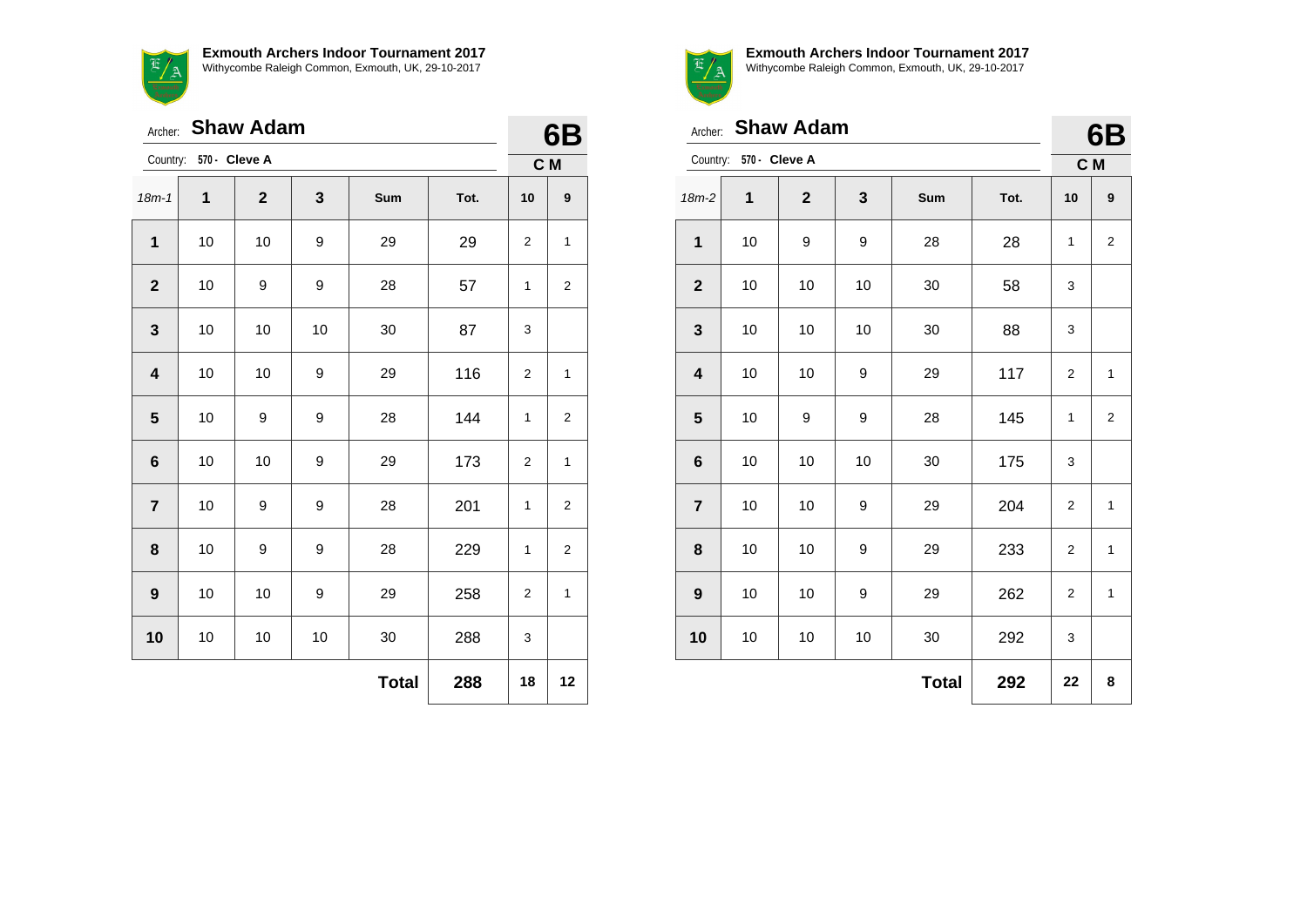**Exmouth Archers Indoor Tournament 2017**  $\overline{\mathcal{F}}$ Withycombe Raleigh Common, Exmouth, UK, 29-10-2017 <u>a / a</u>

| Archer:                 |    | <b>Baylis Kayleigh</b> |                |              |      |                | 6<br>C           |  |
|-------------------------|----|------------------------|----------------|--------------|------|----------------|------------------|--|
| Country:                |    | 79 - Llantarnam AC     |                |              |      |                | R W              |  |
| $18m-1$                 | 1  | $\overline{2}$         | 3              | Sum          | Tot. | 10             | $\boldsymbol{9}$ |  |
| 1                       | 9  | 9                      | $\overline{7}$ | 25           | 25   |                | $\overline{2}$   |  |
| $\mathbf{2}$            | 10 | 9                      | 8              | 27           | 52   | 1              | 1                |  |
| $\mathbf{3}$            | 10 | 9                      | 9              | 28           | 80   | $\mathbf{1}$   | $\overline{2}$   |  |
| $\overline{\mathbf{4}}$ | 10 | 9                      | 9              | 28           | 108  | 1              | $\boldsymbol{2}$ |  |
| $\overline{\mathbf{5}}$ | 10 | 10                     | 9              | 29           | 137  | $\overline{2}$ | $\mathbf{1}$     |  |
| $\bf 6$                 | 10 | 10                     | 9              | 29           | 166  | 2              | 1                |  |
| $\overline{7}$          | 10 | 10                     | 9              | 29           | 195  | $\overline{2}$ | 1                |  |
| 8                       | 10 | 10                     | 10             | 30           | 225  | 3              |                  |  |
| $\boldsymbol{9}$        | 10 | 10                     | 9              | 29           | 254  | $\overline{2}$ | 1                |  |
| 10                      | 10 | 9                      | 9              | 28           | 282  | 1              | $\overline{2}$   |  |
|                         |    |                        |                | <b>Total</b> | 282  | 15             | 13               |  |



|                         | <b>Baylis Kayleigh</b><br>Archer: |                    |                |              |      |                |                  |  |
|-------------------------|-----------------------------------|--------------------|----------------|--------------|------|----------------|------------------|--|
| Country:                |                                   | 79 - Llantarnam AC |                |              |      | 6C<br>R W      |                  |  |
| 18m-2                   | 1                                 | $\overline{2}$     | 3              | Sum          | Tot. | 10             | $\boldsymbol{9}$ |  |
| $\mathbf 1$             | 10                                | 9                  | 8              | 27           | 27   | 1              | $\mathbf{1}$     |  |
| $\mathbf{2}$            | 9                                 | 9                  | 9              | 27           | 54   |                | 3                |  |
| 3                       | 9                                 | 9                  | 9              | 27           | 81   |                | 3                |  |
| $\overline{\mathbf{4}}$ | 9                                 | 8                  | $\overline{7}$ | 24           | 105  |                | $\mathbf{1}$     |  |
| 5                       | 10                                | 10                 | 9              | 29           | 134  | $\overline{2}$ | $\mathbf{1}$     |  |
| 6                       | 10                                | 9                  | 9              | 28           | 162  | 1              | $\overline{2}$   |  |
| $\overline{7}$          | 10                                | 9                  | 9              | 28           | 190  | 1              | $\overline{2}$   |  |
| 8                       | 10                                | 8                  | $\overline{7}$ | 25           | 215  | 1              |                  |  |
| 9                       | 9                                 | 9                  | 8              | 26           | 241  |                | $\boldsymbol{2}$ |  |
| 10                      | 10                                | 10                 | 8              | 28           | 269  | $\overline{2}$ |                  |  |
|                         |                                   |                    |                | <b>Total</b> | 269  | 8              | 15               |  |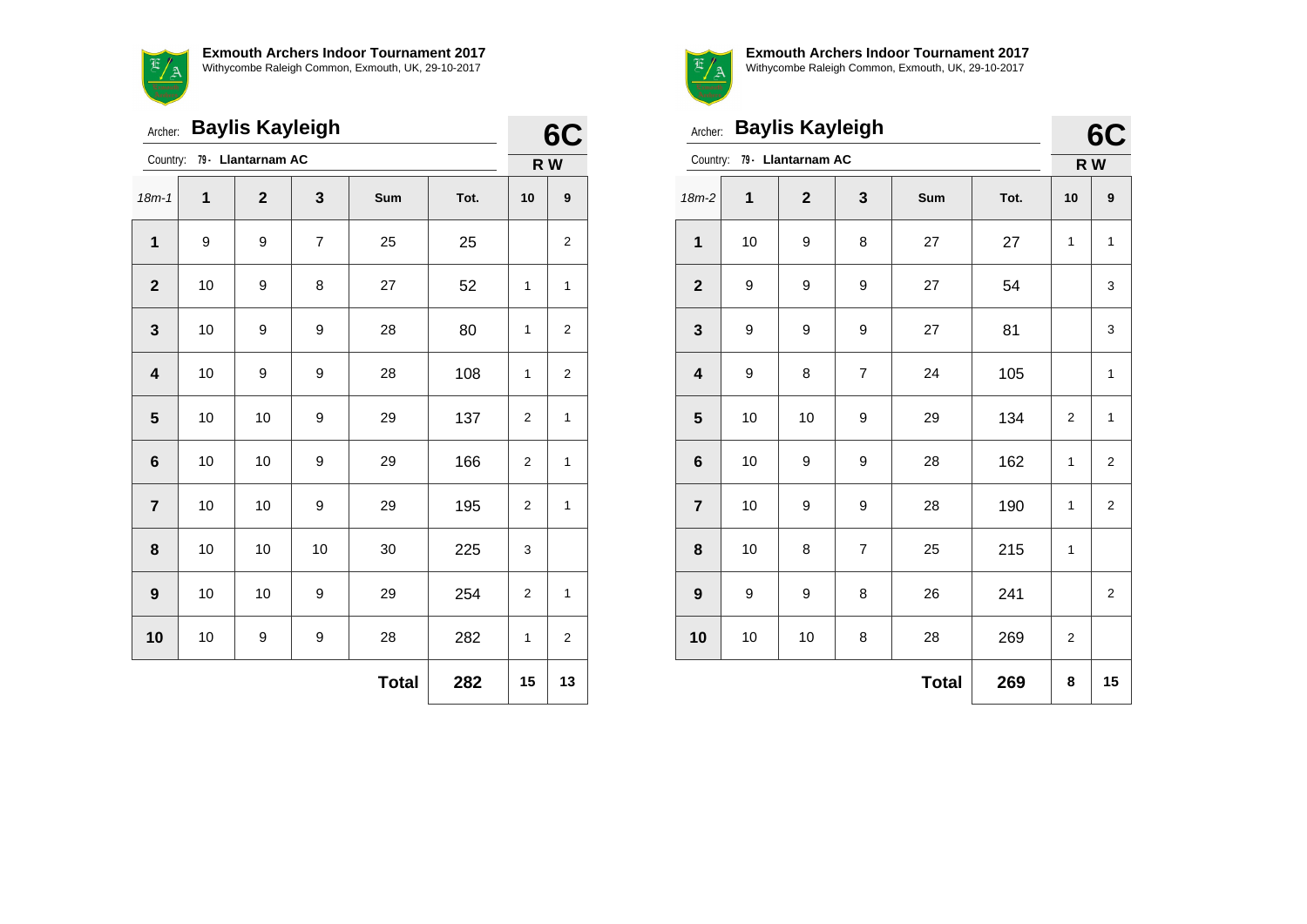

|  | - |  |  |
|--|---|--|--|
|  |   |  |  |
|  |   |  |  |
|  |   |  |  |
|  |   |  |  |
|  |   |  |  |
|  |   |  |  |
|  |   |  |  |
|  |   |  |  |
|  |   |  |  |

| Archer:                      | 61<br>Ŋ             |                |                |     |      |    |              |
|------------------------------|---------------------|----------------|----------------|-----|------|----|--------------|
| Country: 1554 - Wellington B | R M                 |                |                |     |      |    |              |
| $18m-1$                      | 1                   | $\overline{2}$ | 3              | Sum | Tot. | 10 | 9            |
| $\mathbf{1}$                 | 10                  | 8              | 8              | 26  | 26   | 1  |              |
| $\mathbf{2}$                 | 8                   | 8              | 8              | 24  | 50   |    |              |
| $\mathbf{3}$                 | 9                   | 9              | $\overline{7}$ | 25  | 75   |    | 2            |
| $\overline{\mathbf{4}}$      | 8                   | 8              | 8              | 24  | 99   |    |              |
| 5                            | 10                  | 9              | 8              | 27  | 126  | 1  | $\mathbf{1}$ |
| 6                            | 9                   | 9              | 8              | 26  | 152  |    | 2            |
| $\overline{7}$               | 9                   | 8              | 8              | 25  | 177  |    | $\mathbf{1}$ |
| 8                            | 9                   | 8              | 6              | 23  | 200  |    | 1            |
| $\boldsymbol{9}$             | 10                  | 9              | 8              | 27  | 227  | 1  | $\mathbf{1}$ |
| 10                           | 9                   | 8              | $\overline{7}$ | 24  | 251  |    | 1            |
|                              | 251<br><b>Total</b> |                |                |     |      |    |              |



**Exmouth Archers Indoor Tournament 2017**

Withycombe Raleigh Common, Exmouth, UK, 29-10-2017

|                         | <b>Brooks Peter</b><br>Archer:  |                         |                |              |      |              |                         |  |  |
|-------------------------|---------------------------------|-------------------------|----------------|--------------|------|--------------|-------------------------|--|--|
|                         | 1554 - Wellington B<br>Country: |                         |                |              |      |              |                         |  |  |
| $18m-2$                 | 1                               | $\mathbf{2}$            | 3              | Sum          | Tot. | 10           | 9                       |  |  |
| $\mathbf{1}$            | 9                               | 8                       | 8              | 25           | 25   |              | $\mathbf{1}$            |  |  |
| $\mathbf{2}$            | 10                              | 9                       | $\overline{7}$ | 26           | 51   | 1            | $\mathbf{1}$            |  |  |
| $\mathbf{3}$            | 9                               | 8                       | 8              | 25           | 76   |              | $\mathbf{1}$            |  |  |
| $\overline{\mathbf{4}}$ | 10                              | 9                       | 9              | 28           | 104  | $\mathbf{1}$ | $\overline{2}$          |  |  |
| 5                       | 9                               | 8                       | 8              | 25           | 129  |              | $\mathbf{1}$            |  |  |
| 6                       | 10                              | 9                       | 8              | 27           | 156  | 1            | $\mathbf{1}$            |  |  |
| $\overline{7}$          | 10                              | 9                       | 8              | 27           | 183  | 1            | $\mathbf{1}$            |  |  |
| 8                       | 9                               | 9                       | 8              | 26           | 209  |              | $\overline{\mathbf{c}}$ |  |  |
| 9                       | 10                              | 8                       | $\overline{7}$ | 25           | 234  | 1            |                         |  |  |
| 10                      | 8                               | $\overline{\mathbf{7}}$ | 7              | 22           | 256  |              |                         |  |  |
|                         |                                 |                         |                | <b>Total</b> | 256  | 5            | 10                      |  |  |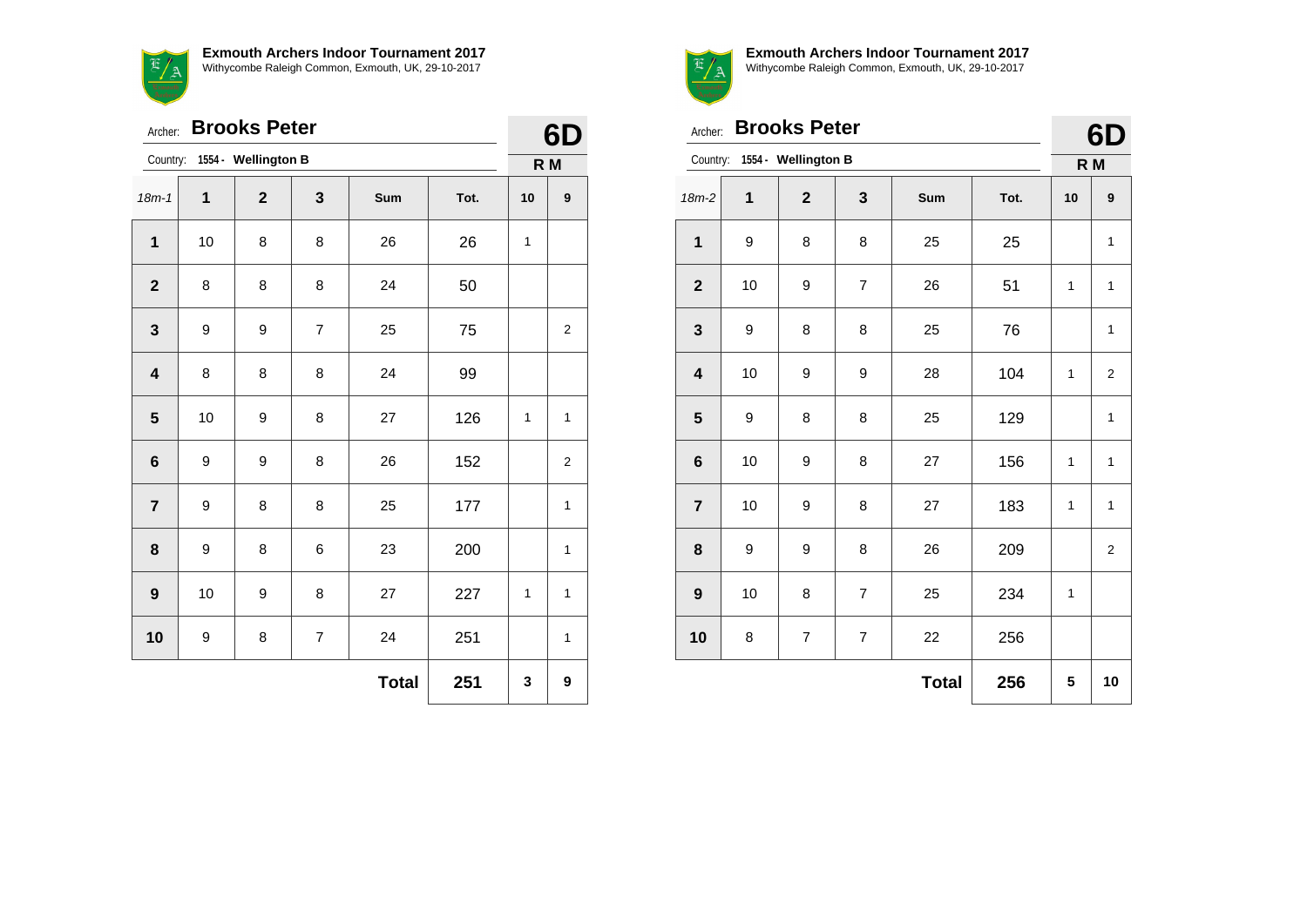

|                         | <b>Wix Mollie</b><br>Archer: |              |   |              |      |    | <b>7A</b>      |  |  |
|-------------------------|------------------------------|--------------|---|--------------|------|----|----------------|--|--|
|                         | Country: 645 - Lacetown A    |              |   |              |      |    |                |  |  |
| $18m - 1$               | 1                            | $\mathbf{2}$ | 3 | Sum          | Tot. | 10 | 9              |  |  |
| 1                       | 10                           | 10           | 9 | 29           | 29   | 2  | $\mathbf{1}$   |  |  |
| $\mathbf{2}$            | 9                            | 9            | 9 | 27           | 56   |    | 3              |  |  |
| $\mathbf{3}$            | 10                           | 9            | 9 | 28           | 84   | 1  | $\overline{2}$ |  |  |
| $\overline{\mathbf{4}}$ | 9                            | 9            | 8 | 26           | 110  |    | $\overline{2}$ |  |  |
| 5                       | 9                            | 9            | 8 | 26           | 136  |    | 2              |  |  |
| $6\phantom{1}$          | 10                           | 9            | 6 | 25           | 161  | 1  | $\mathbf{1}$   |  |  |
| $\overline{7}$          | 9                            | 9            | 8 | 26           | 187  |    | 2              |  |  |
| 8                       | 10                           | 9            | 9 | 28           | 215  | 1  | 2              |  |  |
| 9                       | 9                            | 9            | 9 | 27           | 242  |    | 3              |  |  |
| 10                      | $\boldsymbol{9}$             | 9            | 8 | 26           | 268  |    | 2              |  |  |
|                         |                              |              |   | <b>Total</b> | 268  | 5  | 20             |  |  |



| Archer: Wix Mollie        |     |                |                |     |      | <b>7A</b> |                         |
|---------------------------|-----|----------------|----------------|-----|------|-----------|-------------------------|
| Country: 645 - Lacetown A | C W |                |                |     |      |           |                         |
| $18m-2$                   | 1   | $\overline{2}$ | 3              | Sum | Tot. | 10        | 9                       |
| 1                         | 9   | 9              | 8              | 26  | 26   |           | $\overline{\mathbf{c}}$ |
| $\mathbf{2}$              | 9   | 9              | 9              | 27  | 53   |           | 3                       |
| 3                         | 10  | 9              | 9              | 28  | 81   | 1         | 2                       |
| $\overline{\mathbf{4}}$   | 9   | 9              | 8              | 26  | 107  |           | $\overline{2}$          |
| 5                         | 10  | 9              | 8              | 27  | 134  | 1         | $\mathbf{1}$            |
| $6\phantom{1}$            | 10  | 9              | 8              | 27  | 161  | 1         | $\mathbf{1}$            |
| $\overline{7}$            | 10  | 9              | 9              | 28  | 189  | 1         | $\overline{2}$          |
| 8                         | 10  | 9              | $\overline{7}$ | 26  | 215  | 1         | $\mathbf{1}$            |
| $\boldsymbol{9}$          | 10  | 9              | 9              | 28  | 243  | 1         | 2                       |
| 10                        | 9   | 9              | 8              | 26  | 269  |           | $\overline{2}$          |
| 269<br><b>Total</b>       |     |                |                |     |      |           | 18                      |